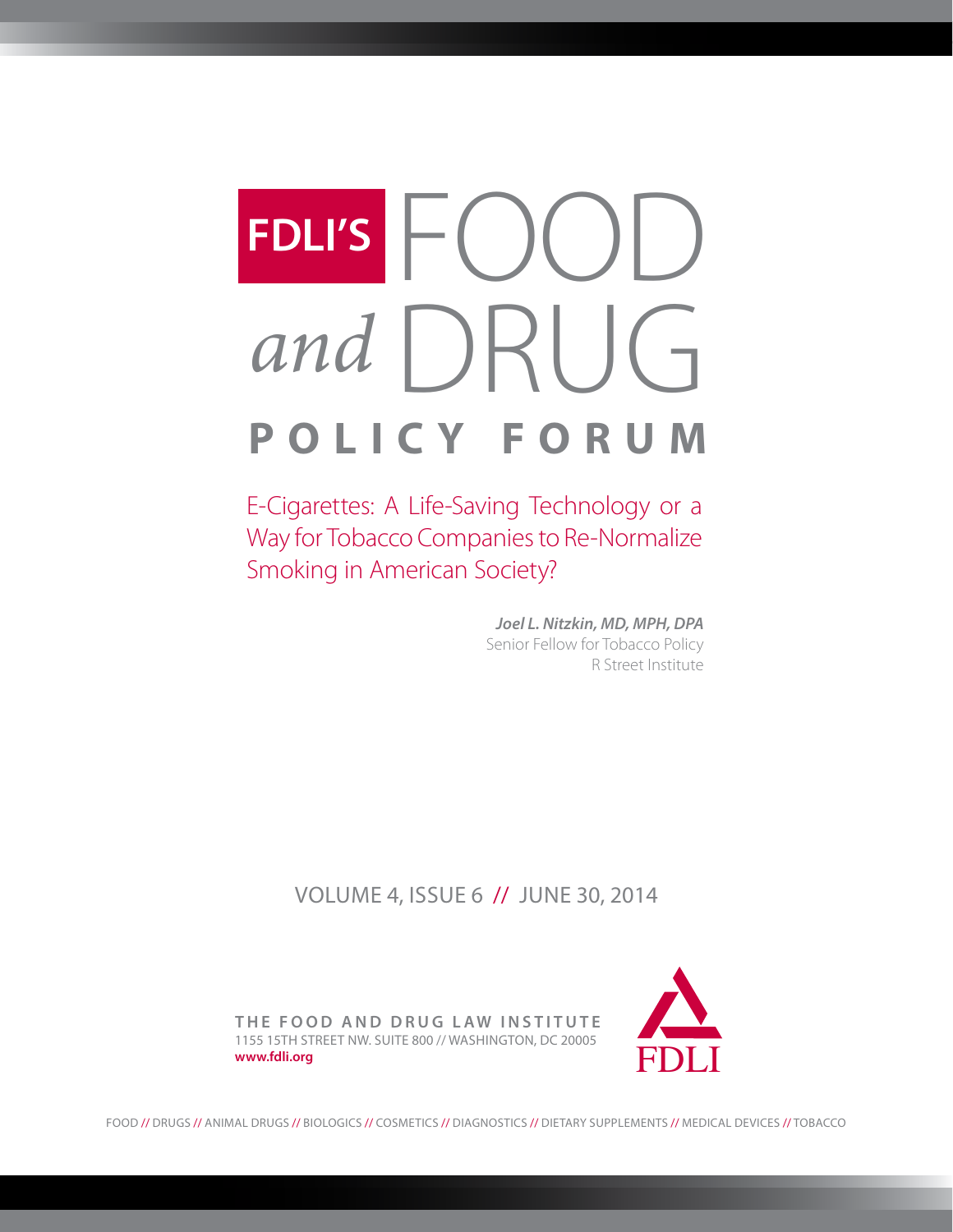#### **INFORMATION FOR SUBSCRIBERS AND PURCHASERS**

#### **License Agreement (the "Agreement") and Terms of Use for End Users of FDLI Digital Publication Product Services (the "Services")**

THIS IS AN AGREEMENT BETWEEN YOU, ( THE "END USER"), AND THE FOOD AND DRUG LAW INSTITUTE ("FDLI"). FDLI IS THE PROVIDER OF THE SERVICES THAT PERMIT END USERS, (LIMITED TO FDLI MEMBERS OR NONMEMBER SUBSCRIBERS OR PURCHASERS OR OTHERS AS DETERMINED BY FDLI) TO LICENSE DIGITAL PUBLICATION PRODUCTS (THE "DIGITAL PUBLICATION PRODUCTS") FOR END USER USE ONLY UNDER THE TERMS AND CONDITIONS SET FORTH IN THIS AGREEMENT. PLEASE READ THIS LICENSE AGREEMENT AND TERMS OF USE, AND ALL RULES AND POLICIES FOR THE SERVICES (INCLUDING, BUT NOT LIMITED TO, ANY RULES OR USAGE PROVISIONS SPECIFIED ON THE FDLI WEBSITE) BEFORE USING THE PRODUCTS. BY USING THE PRODUCTS, YOU AGREE TO BE BOUND BY THE TERMS OF THIS AGREEMENT.

# Digital Publication Products

FDLI website: The FDLI website enables the End User to download this Digital Publication Product to a personal computer or personal handheld device solely for personal use.

Use of Digital Publication Products: Upon your payment of the applicable fees, FDLI grants you the non-exclusive right to retain a permanent copy of the applicable Digital Publication Product and to view, print and use such Digital Publication Product an unlimited number of times, solely for your personal, non-commercial use.

Restrictions: The End User agrees that Digital Publication Products contain proprietary material that is owned by FDLI, and is protected by United States copyright laws. For reprint permissions or distribution inquiries, contact FDLI at (202) 371-1420.

For subscription or purchasing information, visit **www.fdli.org.**

## Disclaimer

The Food and Drug Law Institute, founded in 1949, is a non-profit organization that provides a marketplace for discussing food and drug law issues through conferences, publications and member interaction.

The views, opinions and statements expressed in this article are those of the author(s). The Food and Drug Law Institute neither contributes to nor endorses Forum articles. *As a not-for-profit 501(c)(3) organization, FDLI does not engage in advocacy activities.*

#### ©2014 FDLI

#### All rights reserved. ISSN pending.

Authorization to photocopy items for internal or personal use of specific clients is granted by the Food and Drug Law Institute, provided that the base fee of US \$.75 per page is paid directly to the Copyright Clearance Center (CCC), 222 Rosewood Drive, Danvers, MA 01923, USA. For those organizations that have been granted a photocopy license by CCC, a separate system of payment has been arranged. The fee code for users of the Transactional Reporting Service is: ISSN pending 02.75. To order additional copies of this publication, please visit

our website at www.fdli.org.



1155 15th Street NW, Ste. 800, Washington, D.C. 20005 Tel: (202) 371-1420; Fax: (202) 371-0649 email: comments@fdli.org website: www.fdli.org www.fdli.org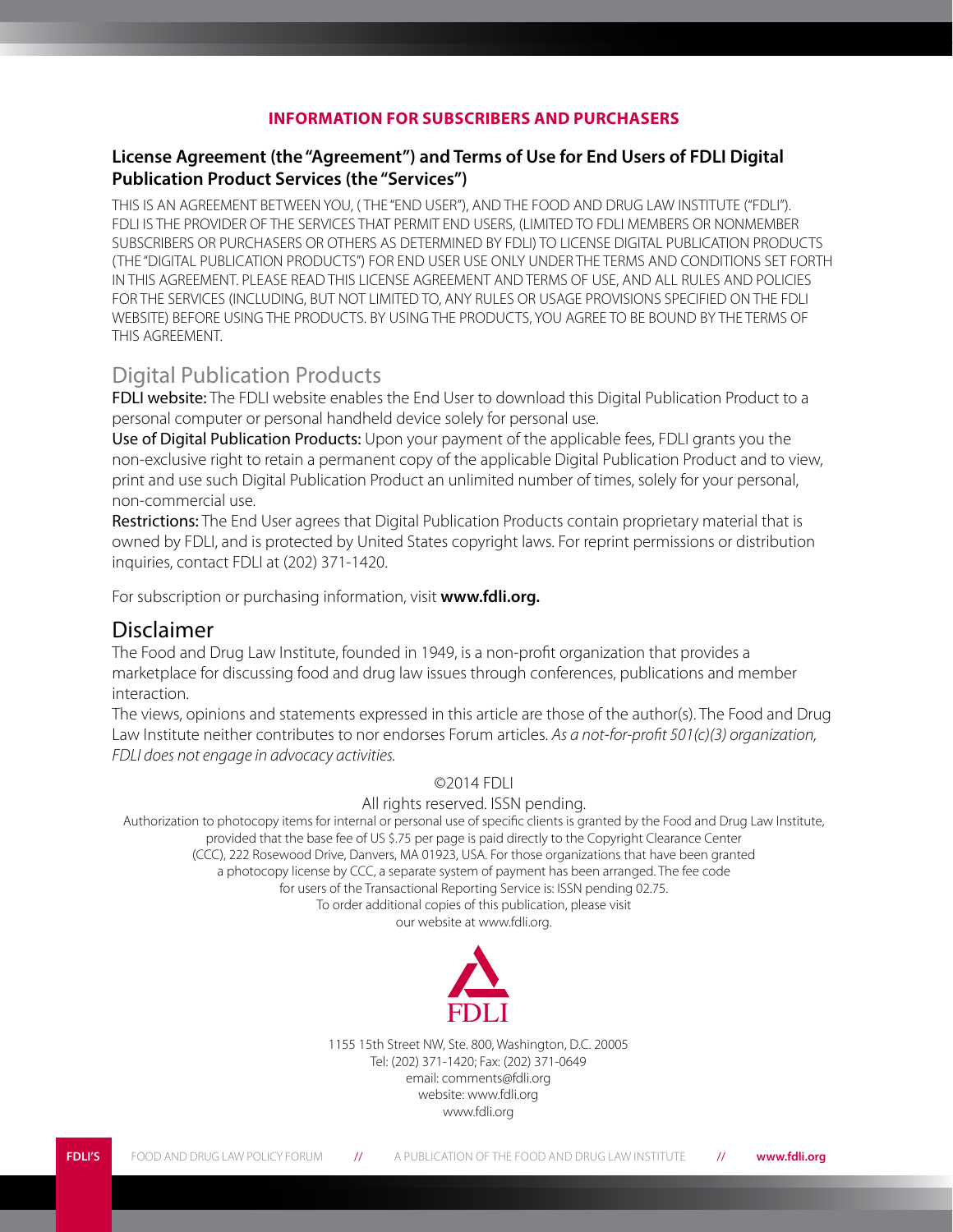#### **FDLI' s food and drug policy forum**

**Michael D. Levin-Epstein, JD, MEd**  Editor-in-Chief

**Elizabeth A. Stevulak, Esq.** Editor

#### **FDLI's food and drug policy forum**

**Victoria W. Girard (Chair)**  Georgetown University

**Barbara A. Binzak Blumenfeld PhD, JD (Board Liaison)** Buchanan Ingersoll & Rooney PC

James A Boiani Epstein Becker & Green, P.C.

Thomas Cluderay Environmental Working Group

Lisa E. Davis Quarles & Brady LLP

Eric Feldman University of Pennsylvania

Jeffrey K. Francer PhRMA

Robert L. Guenther United Fresh Produce Association

Jennifer J. Hillman University Health System

Elizabeth Isbey McDermott Will & Emery

Ralph F. Ives AdvaMed

Mary Clare Kimber Plasma Protein Therapeutics Association

Beth A Krewson Incyte Corporation Experimental Station

Marian Lee King & Spalding LLP

#### **Gary C. Messplay (Vice Chair)**

Hunton & Williams LLP

Erik R. Lieberman U.S. Food Imports LLC

Jonathan R. McKnight FDA - CBER

Nicholas J. Nowakowski Oakland Law Group, PLLC

Megan L. Olsen Kelley Drye & Warren LLP

Kirsten Paulson The Pew Charitable Trusts

Christine Perez ADVI

Peter Pitts Center for Medicine in the Public Interest

Robert Rosado Food Marketing Institute

Mark I. Schwartz FDA - CBER

Josephine M. Torrente Hyman, Phelps & McNamara, P.C.

Alan Traettino Stryker Corporation

Brian Joseph Wesoloski Mylan Pharmaceuticals, Inc.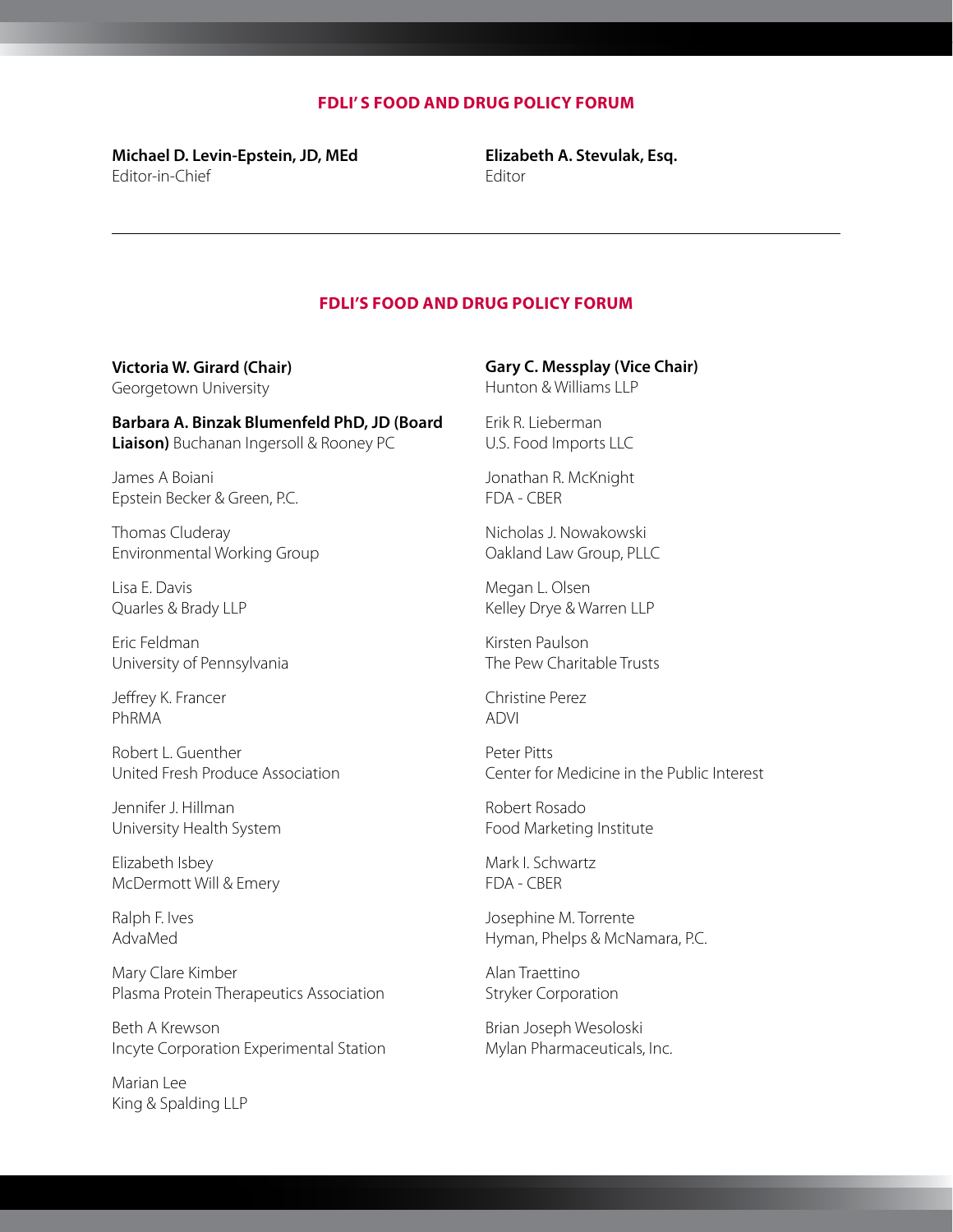### **Table of Contents**

| $\overline{\phantom{a}}$ |           |                                                      |  |
|--------------------------|-----------|------------------------------------------------------|--|
|                          |           |                                                      |  |
| $\parallel$ .            |           |                                                      |  |
|                          | А.        |                                                      |  |
|                          | В.        |                                                      |  |
|                          | C.        |                                                      |  |
|                          | D.        | What Are E-Cigarettes, and Why Are They              |  |
|                          | F.        |                                                      |  |
|                          | E.        |                                                      |  |
| III.                     |           |                                                      |  |
| IV.                      |           |                                                      |  |
|                          | A.        | Are E-Cigarettes an Effective Way to Quit Smoking?7  |  |
|                          | B.        |                                                      |  |
|                          | $\subset$ | Will Their Use Expand or Reduce Nicotine Addiction?9 |  |
|                          | D.        |                                                      |  |
| V.                       |           |                                                      |  |
|                          | А.        | Revise the Goal from "A Tobacco-Free Society"        |  |
|                          | В.        |                                                      |  |
|                          | С.        | Add a Tobacco Harm Reduction Component               |  |
|                          | D.        |                                                      |  |
|                          | E.        | Redevelop Pertinent Federally Sponsored              |  |
| $VI_{1}$                 |           |                                                      |  |
|                          |           |                                                      |  |
|                          |           |                                                      |  |
|                          |           |                                                      |  |
|                          |           |                                                      |  |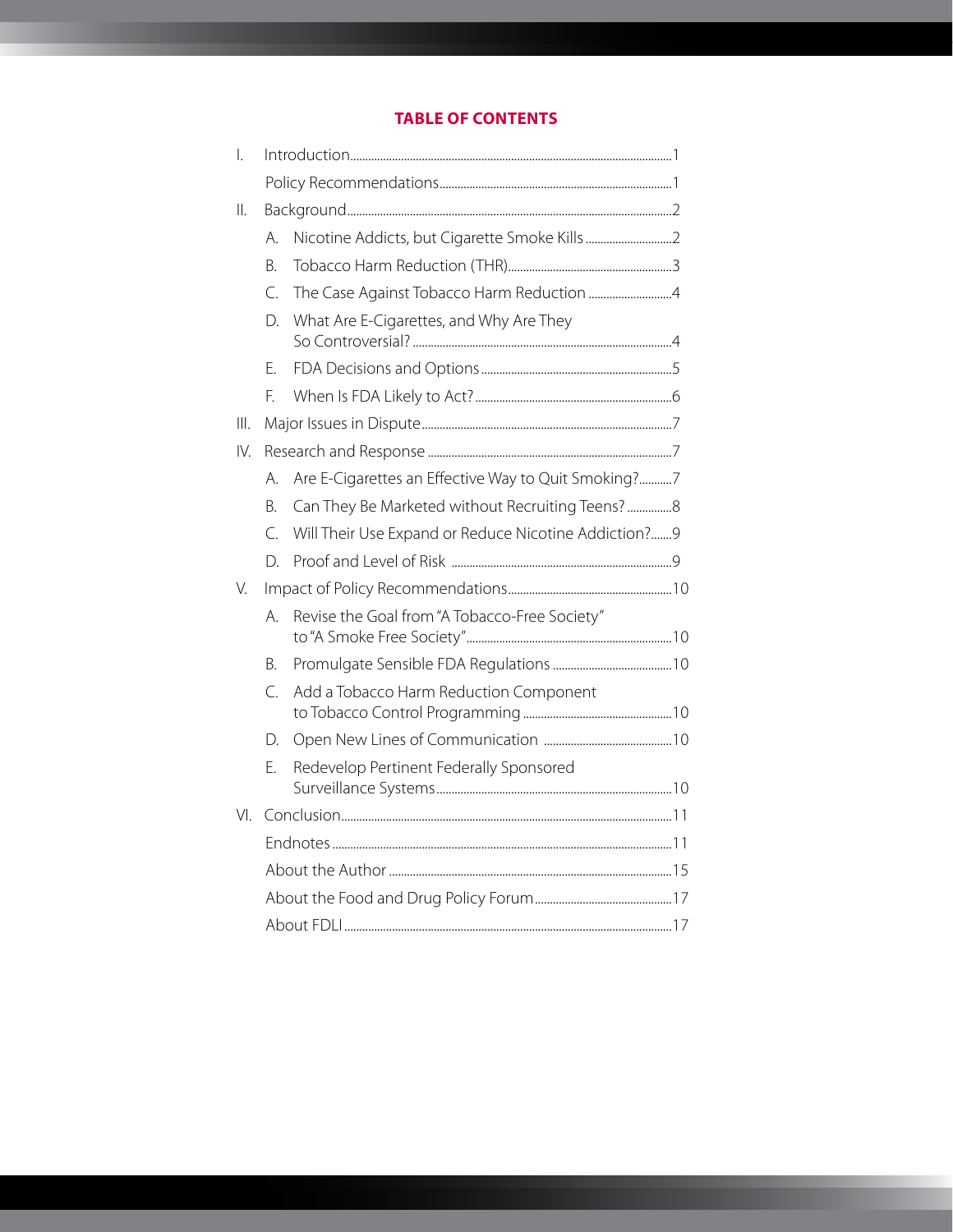# <span id="page-4-0"></span>E-Cigarettes: A Life-Saving Technology or a Way for Tobacco Companies to Re-Normalize Smoking in American Society?\*

#### **I. Introduction**

Electronic cigarettes, commonly referred to as "e-cigarettes," are devices that enable the user to inhale nicotine-containing vapor without the witches' brew of toxic chemicals found in cigarette smoke. They have proven to be extremely popular among smokers who have been unable or unwilling to quit smoking and appear to be very effective in enabling users to cut down or quit cigarettes entirely. They are seen by tobacco control advocates as an unproven and unregulated gimmick developed by tobacco companies to addict another generation of children, teens and young adults and, by that means, to unravel the progress we have made in tobacco control over the past half century.

The so-called e-cigarette debate is based on advocates promoting the benefits of e-cigarettes and opponents arguing either that no such benefits exist, or that, even if they do, that harms are sure to outweigh benefits given the corrupting influence of the tobacco industry. The major potential harm referenced by almost all tobacco control advocates is the potential that e-cigarettes will recruit large numbers of teen non-smokers to nicotine use and eventually, many will transition to tobacco cigarettes.

In this policy forum I assert that the case in favor of e-cigarettes is so substantial that a tobacco harm reduction (THR) initiative using e-cigarettes is the only feasible policy alternative that would enable us to substantially reduce tobacco-attributable illness and death in the United States over the next 20 years. This could be done while further reducing teen initiation of nicotine use. I find much of the case against e-cigarettes to be biologically implausible, biased, deeply flawed and frequently in conflict with scientific evidence.

1

#### **Policy Recommendations**

- 1. Revise the goal from "a tobacco-free society" to "a smoke free society."
- 2. Add a tobacco harm reduction (THR) component to tobacco control programming with e-cigarettes as a prominent harm reduction modality.
- 3. Promulgate FDA regulations that recognize the difference in risk between different types of tobacco-related products and the potential benefits of THR.
- 4. Open new lines of communication between the public health community and the tobacco and e-cigarette industries.
- 5. Redevelop pertinent federally sponsored surveillance systems to track use and abuse of the pharmaceutical nicotine products and to better track the dynamics by which people initiate use of tobacco-related products and transition between products of higher and lower risk.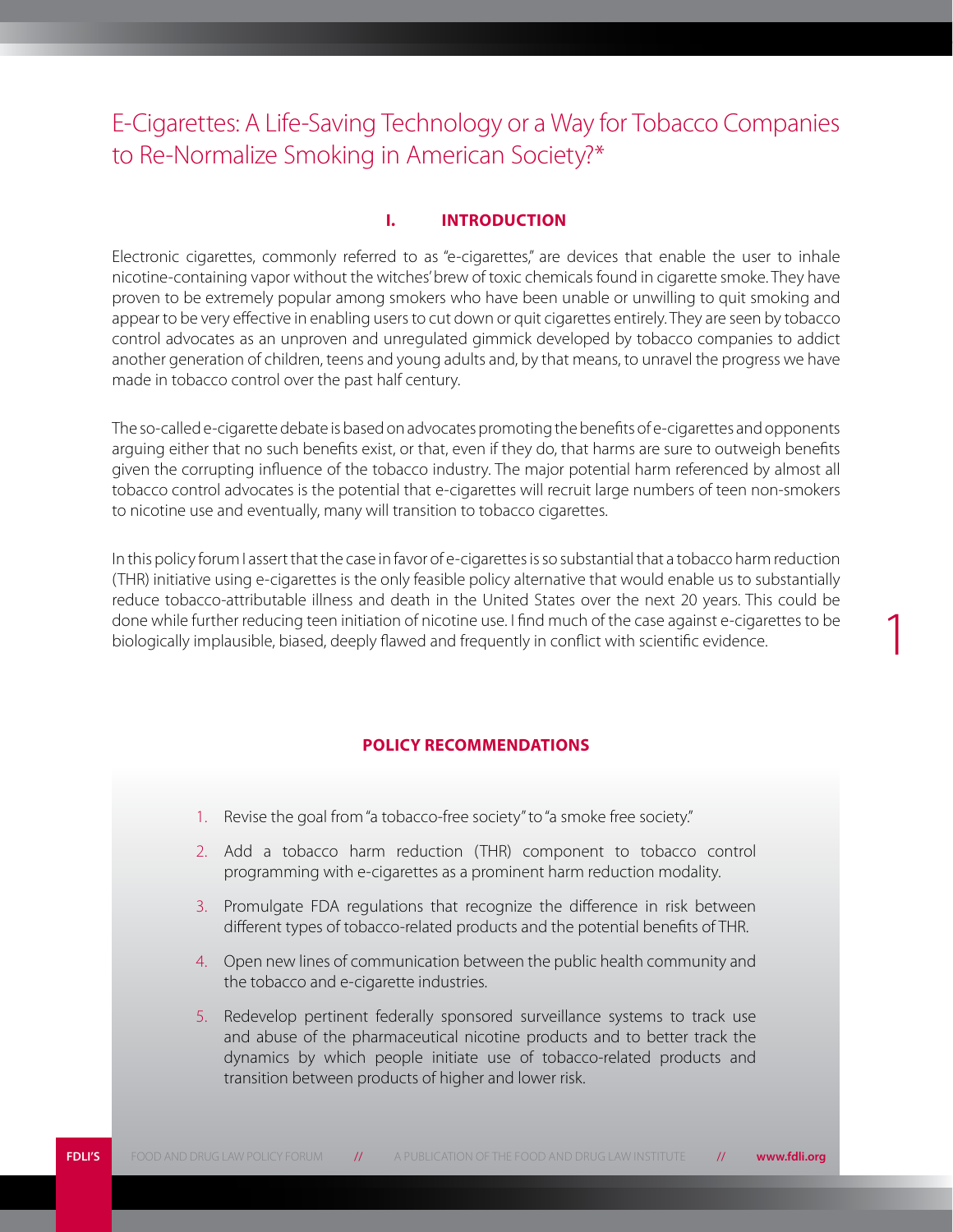#### <span id="page-5-0"></span>**A. Nicotine Addicts, but Cigarette Smoke Kills**

There are about 46 million smokers in the United States, and an estimated 480,000 deaths per year attributed to cigarette smoking. Despite our best efforts, these numbers have been essentially stable since 2004.<sup>1</sup> Further reducing the number of smokers and number of deaths will require adding one or more new elements to current tobacco control programming.

The recent Surgeon General Report<sup>2</sup> upped annual estimates of tobacco-attributable deaths in the United States from 443,000 to 480,000 per year, due to new research showing yet additional diseases attributable to cigarette smoking. All of the 480,000 estimated tobacco-attributable deaths each year in the United States are due to a single tobacco product – the machine-made cigarette.<sup>3</sup> Deaths from all other tobacco products are so low in number and so hard to distinguish from background statistical noise that they are not tracked by the American Centers for Disease Control and Prevention (CDC).

The Surgeon General considers the tobacco industry to be the root cause and vector of tobacco-attributable addiction, illness and death, by virtue of its predatory marketing and manufacturing techniques to make its products both more attractive and more addictive.<sup>4</sup> In addition, the "big tobacco" cigarette manufacturers have effectively used their financial resources and political clout to escape liability and block legislation that would have harmed their financial interests. Distrust and hatred of the tobacco industry is so strong within the public health community that they cannot envision ever endorsing any non-pharmaceutical tobaccorelated product in the context of any public health initiative, no matter what the potential benefits.

If the current flat trend continues, as appears likely, an estimated 9,600,000 Americans will die of a cigaretterelated illness over the next 20 years (480,000 deaths per year x 20 years). Since there is a 15-20 year delay between initiation of cigarette use and onset of potentially fatal tobacco-attributable cancer, heart, lung and other disease, and another 10-20 year delay from onset of illness to death – the vast majority of the 9.6 million deaths due to cigarette use in the United States over the next 20 years will be in current adult smokers who are now over 35 years of age. This means that reduction in teen smoking will not measurably reduce the number of deaths until 25-40 years from now.

Different types of tobacco products present different levels of risk of potentially fatal illness.

At the risk of considerable oversimplification, the epidemiologic findings describing the differences in risk posed by different types of tobacco-related products is as follows:

- 1. When consistently used over a period of years, cigarettes kill one-third to onehalf of consistent users, with the risk dependent on pack-years of use and host factors.<sup>5</sup>
- 2. Pipes and cigars probably pose a risk equivalent to 20 percent to 100 percent of the risk posed by cigarettes.<sup>6</sup> This difference in risk, while not insignificant, pales in comparison to the reduction in risk offered by smoke-free options and nicotine-only products. The 100 percent risk is intended to reflect the likely risk posed by small cigars and cigar-like products that are really cigarettes in disguise. Thus, while most other combustible products are lower in risk than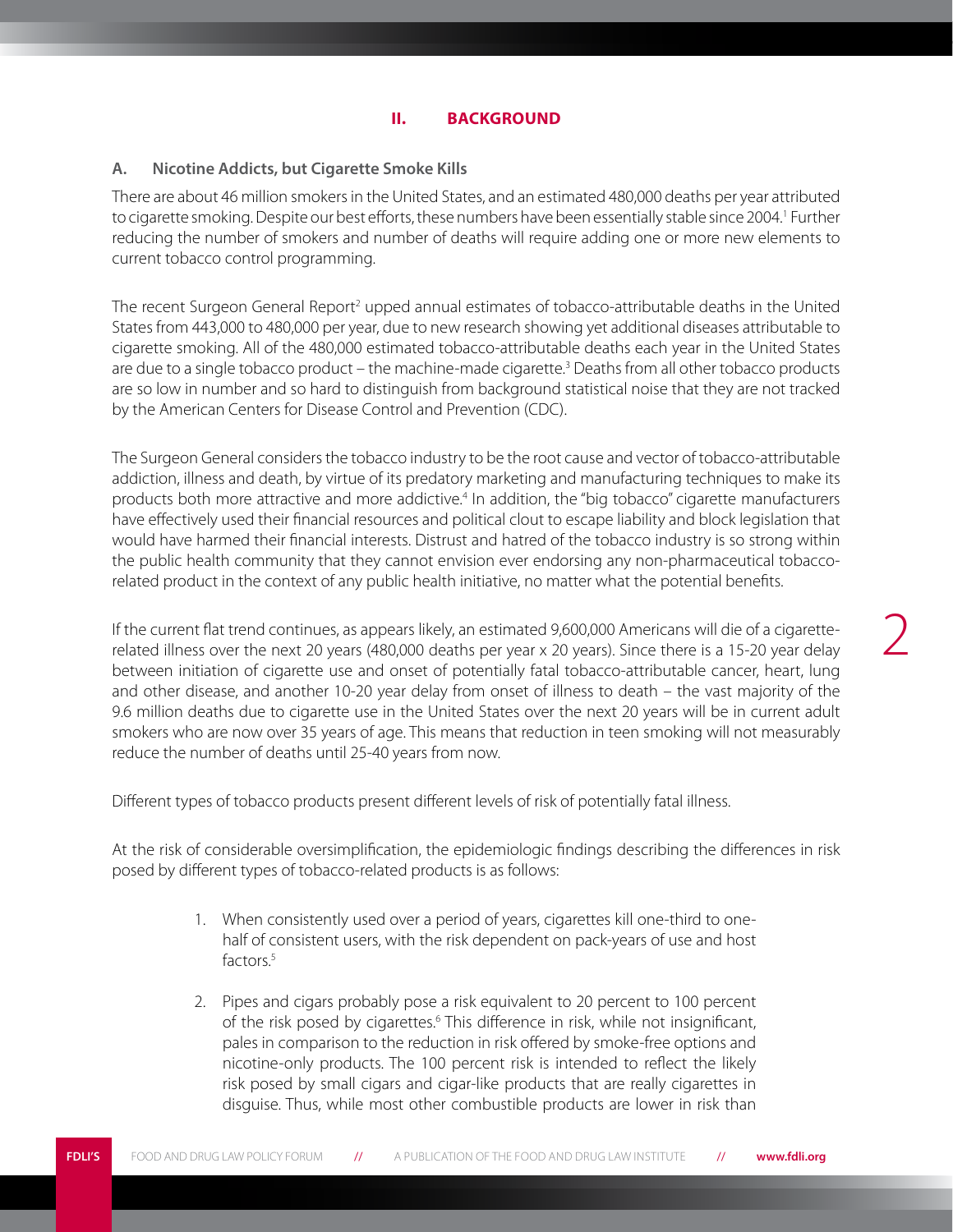<span id="page-6-0"></span>cigarettes, they are not low enough in risk to deserve consideration in a THR initiative. In addition, the entire family of combustible products present health risks from environmental tobacco smoke, as well as fire hazards.

- 3. Hookahs, shishas and water pipes are poorly studied epidemiologically because there are so few users who do not also smoke cigarettes. Given what we know, it appears they likely pose a risk as high or higher than cigarettes, due to the inhalation of charcoal fumes and extreme exposure to carbon monoxide. Charcoal fumes contain an array of carcinogens and other toxins, similar to those found in tobacco smoke.<sup>7</sup>
- 4. Chewing tobacco, snus and other smoke-free products that have been on the American and Scandinavian markets since the 1980s pose a risk of potentially fatal illness that is less than 2 percent of the risk posed by cigarettes.<sup>8</sup>
- 5. Dissolvables (sticks, strips and orbs) and e-cigarettes are too new to have been subject to long-term epidemiologic study. They almost certainly pose even less risk than the other THR products noted above. A good guess might be a risk less than 0.1 percent the risk posed by cigarettes. That is a guess, based on experience to date with the NRT products.
- 6. The NRTs have been in common use since the 1980s and have been extensively studied. There is nothing in the literature alleging any increased risk of potentially fatal tobacco-attributable illness due to use of these products.<sup>9</sup>

The differences in risk of potentially fatal illness posed by the different classes of tobacco products appear to be almost entirely based on the way the person using the product is exposed.<sup>10</sup> Burning tobacco creates both gaseous and tarry products of combustion that are inhaled deeply into the lung, with cigarettes inhaled most deeply. The further the toxins enter the lungs, the more the gaseous substances are likely to be absorbed and the more likely tarry residues are to stick in place. Tar stuck in place results in intimate longterm exposure to the chemical toxins and radioactive trace elements that may be present in the tar. Cigars and pipes are not usually inhaled as deeply, and therefore convey less risk. Smoke-free tobacco products are not inhaled at all. They mainly expose the oral mucosa, a less delicate surface than the pulmonary alveoli, and one constantly washed with saliva and other fluids. The nicotine-only products likely convey even less risk, having eliminated all but the tiniest traces of other tobacco-related toxins.

#### **B. Tobacco Harm Reduction (THR)**

THR is a communication initiative by which smokers who are unable or unwilling to quit are advised that they could reduce their risk of a potentially fatal tobacco-attributable illness by 98 percent or more by switching to any one of a number of lower risk products.<sup>11</sup>

The smoke-free whole tobacco options include chewing tobacco, snuff, snus (a form of moist snuff) and dissolvables (strips, sticks and orbs). The nicotine-only options consist of e-cigarettes and nicotine replacement therapy (NRT) products used on a long-term basis in a harm-reduction mode. NRTs are the pharmaceutical patches, gums, lozenges and inhalers, most of which are available on open store shelves, without prescription. The lozenges are available in a variety of fruit and candy flavors and generally sold without age restriction.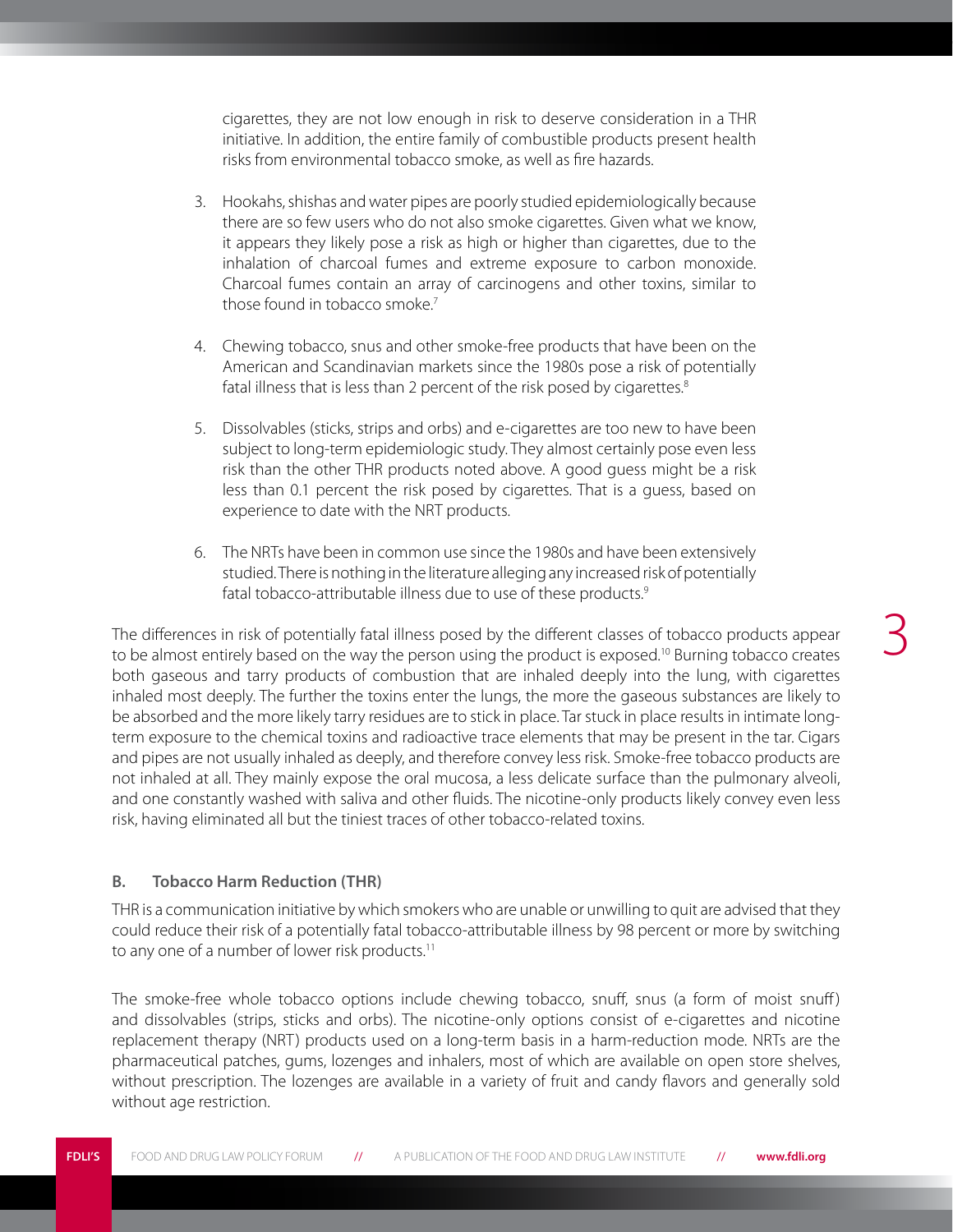<span id="page-7-0"></span>Due to its extreme popularity among smokers and what appears to be extremely low toxicity, e-cigarettes are likely to prove to be the most prominent of THR modalities.

The final element in the case in favor of THR is the fact that there are significant numbers of Americans who gain substantial benefit from self-administered nicotine. These include, but are likely not limited to, persons with schizophrenia, depression and/or bipolar disorder.12 This phenomenon needs to be formally recognized by the tobacco control community and incorporated into its policies and programming. For these individuals, THR utilizing a relatively low-risk smoke-free or nicotine-only product is likely to be a better option than total cessation of nicotine use.

#### **C. The Case Against Tobacco Harm Reduction**

Since no nicotine delivery product can be considered totally risk free, both American and international tobacco control communities have strongly objected to any consideration of a THR component in tobaccocontrol programming. Feelings on this topic are so strong that smoke-free options are banned throughout most of continental Europe and, since 1986, American federal authorities have mandated technically incorrect and grossly misleading warnings on all smoke-free products on the American market. The chewing tobacco, snuff and snus products that have been available nationwide in the United States since the early 1980s pose no measurable risk of mouth or throat cancer.<sup>13</sup> The warnings that these products cause tooth and gum disease and are not "safe alternatives" to smoking are grossly exaggerated.14 Only the warning about potential addiction is accurate as stated. These warnings have left more than 80% of Americans and most American physicians with the mistaken impression that these products pose the same risk as cigarettes, simply swapping the risk of lung cancer for the risk of mouth cancer,<sup>15</sup> which is simply not true.

If one asks the Office of Smoking and Health of the CDC about these warnings, they will tell you that they are based on international data.<sup>16</sup> What they will not tell you (unless you press them very hard) is that the international data are based on a family of products commonly referred to as "gutkha" or "pan masala with tobacco;" highly alkaline mixtures of tobacco and other substances in common use in Asia and Africa,<sup>17</sup> but not available on the American market.

4

#### **D. What Are E-Cigarettes, and Why Are They So Controversial?**

E-cigarettes did not enter the American market until 2006. Beginning about 2008, sales of e-cigarettes have more than doubled each year. A combination of the attractiveness of the product to smokers, and FDA attempts to remove them from the market<sup>18</sup> has created a substantial and energetic community of "vapers" (e-cigarette users) dedicated to political action to keep these products on the market. Since these products were not envisioned in the FDA tobacco law, these products are currently unregulated.

The public health community does not consider the nicotine-only pharmaceutical NRT products to be tobacco products because they contain no tobacco and are clearly intended for a therapeutic purpose. Since e-cigarettes are developed, made and marketed by non-pharmaceutical companies, presumably for recreational purposes, the public health community is up in arms against them as a gimmick intended to addict more teens to tobacco use. The fact that e-cigarettes contain no tobacco is considered irrelevant to most within the public health community because of what they perceive to be the intended purpose of this family of products.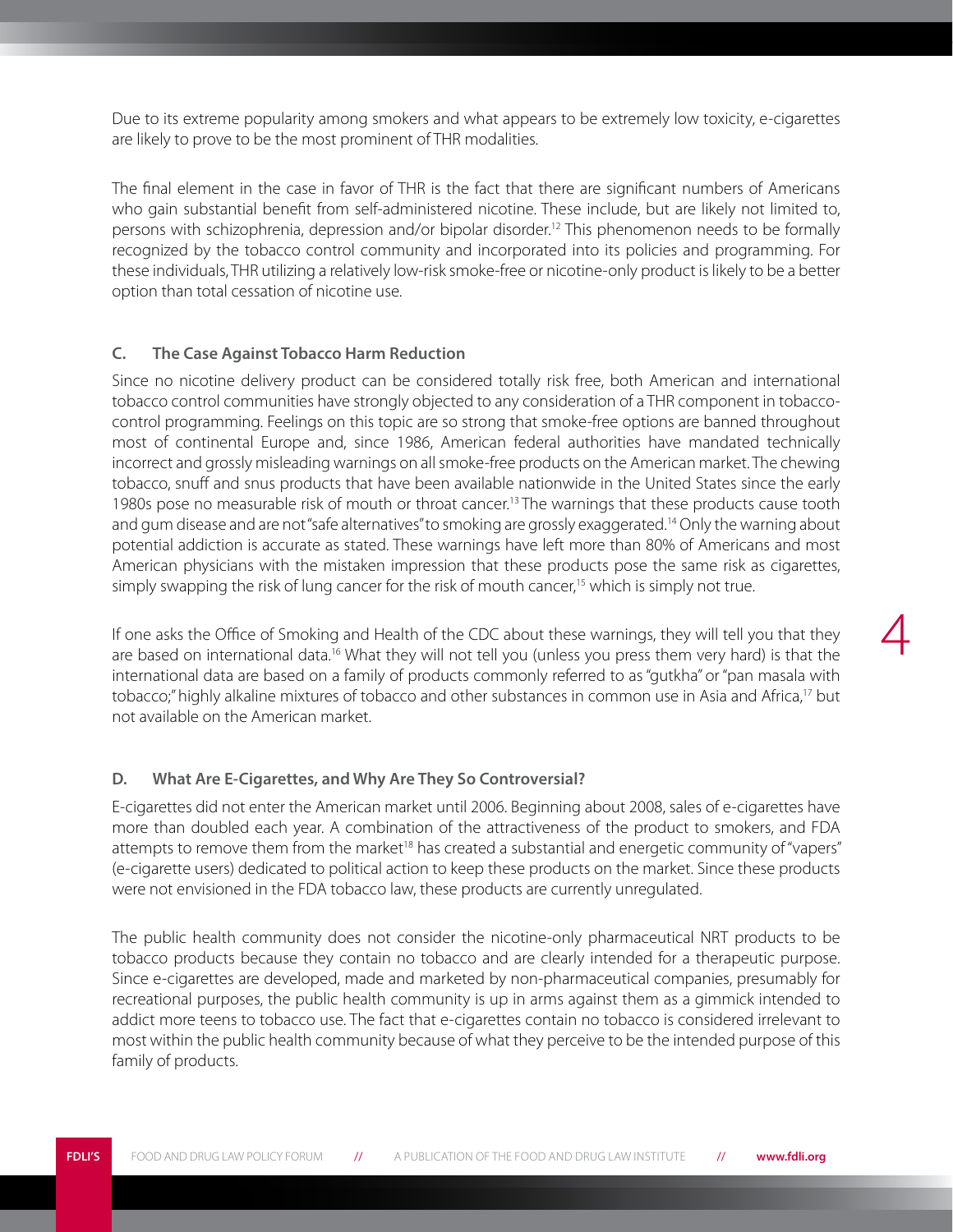<span id="page-8-0"></span>The vaper community consists almost entirely of long-term smokers who have tried and failed to quit many times using available NRT products, then discovered that they could partially or entirely give up cigarettes by transitioning to e-cigarettes. Many see e-cigarettes as life-saving products that have transformed their lives, both physically and psychologically. They fear the FDA will ban them, forcing them onto unreliable black market sources or back onto the cigarettes they now hate.

Until about a year ago, the e-cigarette market was dominated by small disposable and rechargeable e-cigarettes made to look like tobacco cigarettes. Over the past few years, most long-term e-cigarette users and many beginners have transitioned to more expensive and more elaborate devices commonly referred to as "mod" or "tank" units that no longer resemble tobacco cigarettes. These more elaborate products deliver a higher and more consistent dose of nicotine and enable users to customize the nicotine dose and flavor to their personal preferences, and do so at a tiny fraction of the cost per puff of either tobacco cigarettes or the smaller "cig-a-like" products. This movement, in turn, has led to the current explosion of "vape shops" nationwide. Wall Street gurus now estimate that these more elaborate products constitute about half of the e-cigarette market and are continuing to grow at a rapid pace.<sup>19</sup>

#### **E. FDA Decisions and Options**

The Family Smoking Prevention and Tobacco Control Act (FDA Tobacco Law)<sup>20</sup> was signed into law by President Obama in June 2009. In April 2014, the FDA released proposed "deeming" regulations for comment.21 These would give the FDA's Center for Tobacco Products (CTP) authority to regulate e-cigarettes, cigars, hookahs and a variety of other non-pharmaceutical tobacco-related products not covered by the initial legislation. As written into the law, and as seen by CTP, tobacco-related products marketed for therapeutic purposes are pharmaceuticals to be regulated by the Center for Drug Evaluation and Research (CEDR). The law, as written, grandfathers in all major brands of tobacco cigarettes, while placing nearly impossible impediments to approval of new alternative products and similar impediments prohibiting manufacturers and vendors from claiming their products present less risk than cigarettes. The proposed regulations do nothing to soften these onerous requirements. They do, however, soften the impact by allowing a 24-month grace period before any of the newer products now on the market face forced removal by FDA.

To date, FDA's response to e-cigarettes has been outright condemnation based on theoretical fears and questionable data.<sup>22</sup> In 2010, FDA attempted to remove e-cigarettes from the market as unlicensed drugdevice combinations. This resulted in a lawsuit which the agency lost.<sup>23</sup>

Meanwhile, there has been a veritable avalanche of new research attesting to e-cigarette safety, efficacy and relative un-attractiveness to non-smokers. This new research, in the light of their loss in the abovementioned lawsuit presents FDA with a range of options, the most extreme of which are as follows:

- 1. FDA could require studies so difficult and so expensive that all but the biggest of the "big tobacco" cigarette companies would be driven from the market. This would threaten removal of more than 99% of current e-cigarette products from the market and be sure to generate yet more lawsuits that FDA would likely loose.
- 2. FDA could set paperwork, quality of manufacturing standards and marketing restrictions that could be met by the vast majority of e-cigarette manufacturers for the purpose of maximize potential benefits and minimize theoretical harms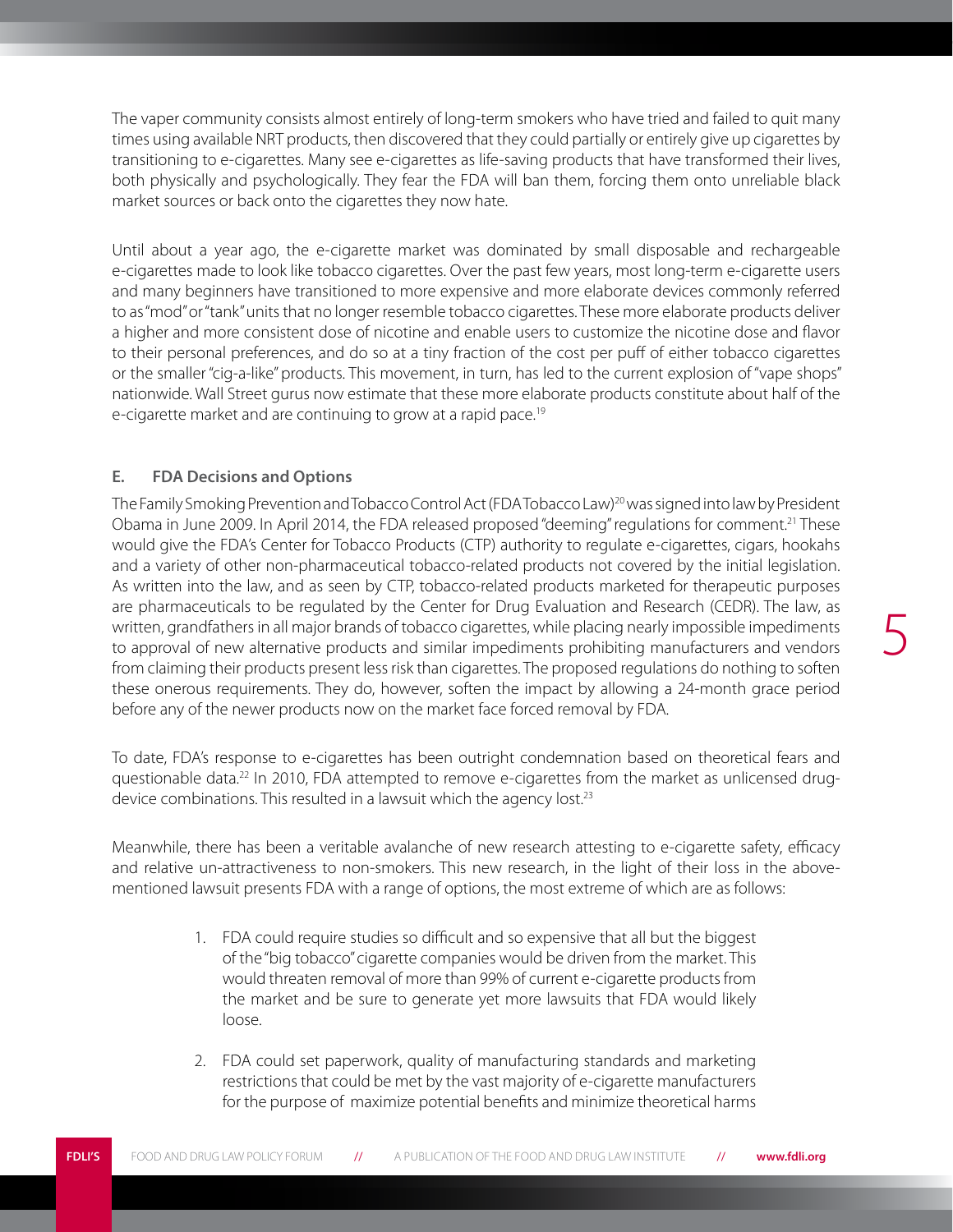of THR with e-cigarettes as a prominent THR modality. While not generating lawsuits, this would further accelerate e-cigarette sales at the expense of cigarettes and pharmaceutical nicotine replacement therapy products, an outcome that would severely upset tobacco control advocates.

<span id="page-9-0"></span>The main difference between FDA's current stance and what I (JLN) would consider to be a reasonable regulatory structure seems rooted in an unwritten policy within CTP by which each proposed new or low-risk product is considered so unique that no research not specifically limited to that product will be considered. I therefore urge FDA to consider the massive body of epidemiological literature demonstrating the long-term relative safety of smoke-free and NRT products, and allow products in those classes to reference that literature, more reasonable regulations would follow almost automatically. Confirmatory long-term epidemiological or case-control studies of specific new products would take 30 years to complete and would only be possible if large numbers of people were using the product. This would be physically impossible if FDA required the results of the study prior to approving the product for widespread use.

Another part of the difference between the current FDA stance and what I would consider to be a reasonable regulatory profile has to do with the wording of the FDA law relative to chemical analyses of tobacco products. The law, as written, presumes that the differences in risk between tobacco products are based on their chemical profiles, as opposed to whether they are combustible or smoke-free. This, in turn, seems to be leading to excessive requirements for very expensive laboratory analyses. These studies will prove to be uninterpretable, since we have no idea how much of the heart cancer, lung, cancer or other disease attributable to tobacco use is due to any given chemical in tobacco smoke. One study that attempted to estimate the reduction in risk that could be expected from eliminating one of the most prominent carcinogens in tobacco smoke concluded that the reduction in risk of lung cancer would be less than four percent.24 The problem here is that the cost of excessive laboratory work could drive smaller companies from this market.

If proposed regulations are finalized, FDA regulation of tobacco products will do more harm than good in terms of future rates of tobacco-attributable addiction, illness and death. Whether or not this comes to pass will depend on what FDA decides to do and what happens in response to the lawsuits to be brought against FDA by companies that feel they have both common sense and science on their side. The most likely outcome, should FDA stick to its current anti-THR, anti-e-cigarette stance will be years of litigation during which e-cigarettes will remain unregulated.

6

#### **F. When Is FDA Likely to Act?**

Even without such litigation, FDA currently does not project release of these regulations until June 2015, to be followed by another comment period before they come into effect, and then the 24-month grace period proposed in the current preliminary proposed deeming regulations. Thus, no matter what happens, it will be at least two years and possibly as long as ten before we see any final FDA regulations for e-cigarettes.

Anticipating this delay, and to provide a level of public confidence, the e-cigarette industry has promulgated and implemented an extensive set of quality standards for e-cigarette fluid.25 In further anticipation of this delay, public health authorities and others should consider how best to manage THR and e-cigarettes on an interim basis.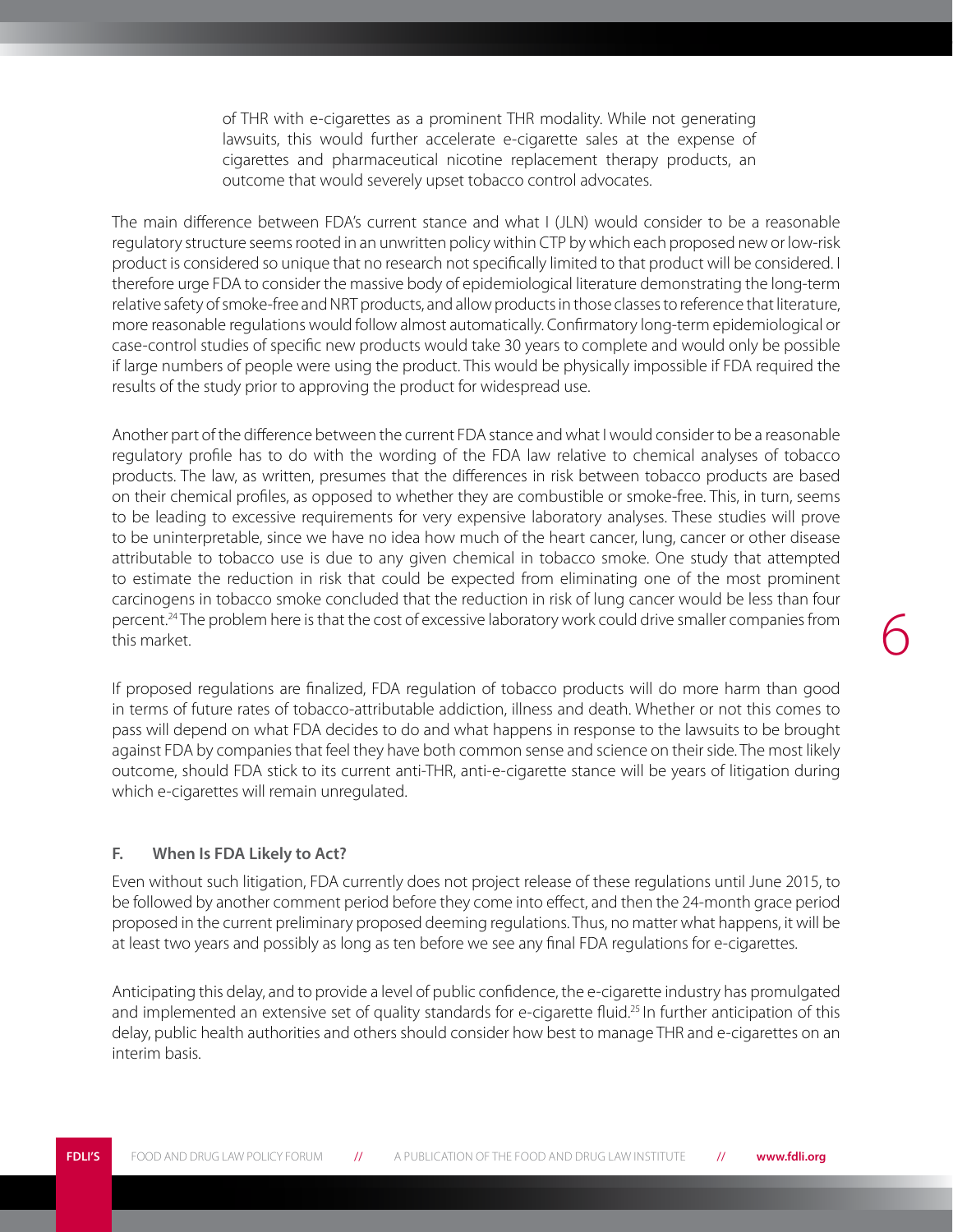#### **III. Major Issues in Dispute**

- <span id="page-10-0"></span>1. Are e-cigarettes a safe and effective way to reduce or eliminate tobacco cigarette use by current smokers?
- 2. Can they be marketed without recruiting large numbers of teens and other non-smokers who otherwise would have avoided nicotine use?
- 3. Will their use expand or reduce nicotine addiction in America?
- 4. What types and levels of evidence should be required to determine their safety, benefits and harms?
- 5. To what degree is American tobacco control policy based on bias in favor of major pharmaceutical firms and against the tobacco industry?

#### **IV. Research and Response**

#### **A. Are E-Cigarettes an Effective Way to Quit Smoking?**

**1. Ineffectiveness of Smoking-Cessation Therapy** 

The remarkable ineffectiveness of currently favored pharmaceutical-based smoking cessation therapy creates the need for a THR initiative. The current "standard of care" for smoking cessation involves use of one of a number of smoking-cessation medications. These consist of the NRTs (nicotine gum, lozenges, patches and inhalers), varenicline (Chantix) and bupropion (Zyban).<sup>26</sup> The major problem with these products is that they fail about 90 percent of the smokers who use them, even under the best study circumstances.<sup>27</sup> This failure rate is the reason that a THR element needs to be added to tobacco-control programming.

The flaws in the smoking cessation protocols based on these "evidence-based" drugs are fairly obvious. Their promotion is based on studies showing a statistically significant increase in quit rates, with cases quitting at double to triple the quit rate of controls. The problem is that the increase is from a baseline of about 3 percent to heightened quit rates of about 6 percent to 9 percent, failing more than 90 percent of the smokers who use them when results are measured at six to twelve months.<sup>28</sup> They do not satisfy the urge to smoke in the majority of smokers. The dose is too low, the duration of treatment is too short and there is no built-in provision for self-reinforcement when the urge to smoke returns. As a result, despite decades of use, these smoking-cessation medications have had no discernable impact on prevalence of smoking in the United States.29

#### **2. Efficacy of E-Cigarettes**

The second issue is the efficacy of e-cigarettes in getting smokers to cut down or quit. Here, the various lines of evidence show e-cigarettes range from slightly better than the pharmaceutical options<sup>30</sup> to substantially better.31 There have been no reports of e-cigarettes being inferior in efficacy to the pharmaceutical options in smokers who want to quit, and no reports showing any benefit of the pharmaceutical options to smokers who are not interested in quitting.

7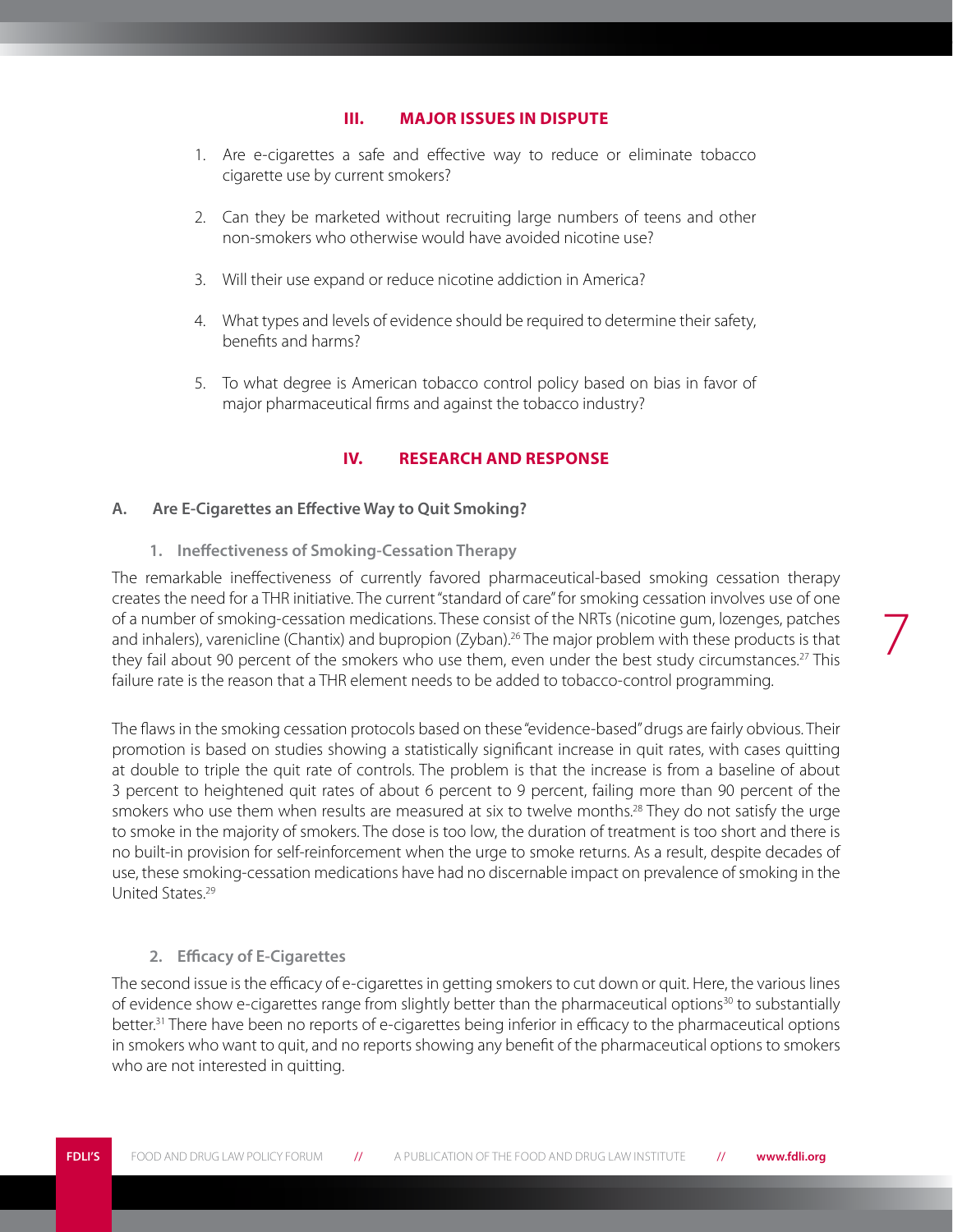#### <span id="page-11-0"></span>**B. Can They Be Marketed without Recruiting Teens?**

Two recently published studies conducted by public health non-profits – one in the United States and the other in the United Kingdom – show that teens are very aware of e-cigarettes, but researchers were unable to find even a single non-smoking teen who had taken them up. One study published online in the *Journal of Environmental and Public Health* and co-authored by Dr. Jonathan Winickoff, chairman of the American Academy of Pediatrics' Tobacco Consortium, was able to find only six nonsmokers who had ever used e-cigarettes in a national survey of 3,240 adults, including 1,802 non-smokers.<sup>32</sup>

A second study from Action on Smoking and Health (ASH-UK) also contradicts the anti-smoking groups' contention that electronic cigarettes appeal to nonsmokers, especially youth. ASH-UK were unable to find a single nonsmoker in Great Britain – either youth or adult – who regularly uses electronic cigarettes.33 The group's study was based on a survey of 12,171 adults and 2,178 children aged 11-18 in February and March of 2013.

The ASH-UK study found awareness of electronic cigarettes was 67% among those between the ages of 11 and 18 and 83% among those between the ages of 16 and 18. Nevertheless, it found that among young people who had never smoked, "0% report continued e-cigarette use and 0% expect to try an e-cigarette soon." The study also found that, among adults who had never smoked, none reported current electronic cigarette use.<sup>34</sup>

In early September 2013, CDC published a study showing that e-cigarette use among middle and high school students had doubled from 2011 to 2012.<sup>35</sup> In response to these data, CDC Director Dr. Thomas Frieden proclaimed: "The increased use of e-cigarettes by teens is deeply troubling . . . Many teens who start with e-cigarettes may be condemned to struggling with a lifelong addiction to nicotine and conventional cigarettes." A similar sentiment was restated in a 2014 re-analysis of this same CDC surveillance data.<sup>36</sup> Despite the hype surrounding these publications, the survey data equally support the opposite conclusion, that e-cigarettes are attractive only to teen smokers who wish to use them to transition away from cigarettes, and that e-cigarettes are likely to result in future declines in teen smoking.<sup>37</sup>

This impression is supported by the CDC data showing that this increase in e-cigarette use was associated with a further reduction in teen smoking.<sup>38</sup>As a public health physician, I am troubled by these purposeful misinterpretations of CDC survey data. A careful review of the underlying CDC data leads to a very different conclusion. The approximate doubling in use of e-cigarettes by teens is exactly the same increase shown in overall e-cigarette sales. Other data in the CDC report show the vast majority of such use was in teen smokers, not teen non-smokers. No CDC data was presented on daily use of either cigarettes or e-cigarettes. The fact that the increase in use by teens was no greater than the increase in use by adults suggests that, if any teens are becoming addicted to nicotine through e-cigarettes, that number is exceedingly small. No data was presented suggesting that teens starting with e-cigarettes had transitioned to tobacco cigarettes. Thus, the CDC data are fully consistent with the results of the American<sup>39</sup> and ASH-UK surveys, referenced above.40

The surveys noted above show that the currently unregulated e-cigarettes attract almost no non-smokers. This, in turn, suggests that it should be possible to endorse these products to smokers without fear that large numbers of teen and other non-smokers will be attracted by such endorsement.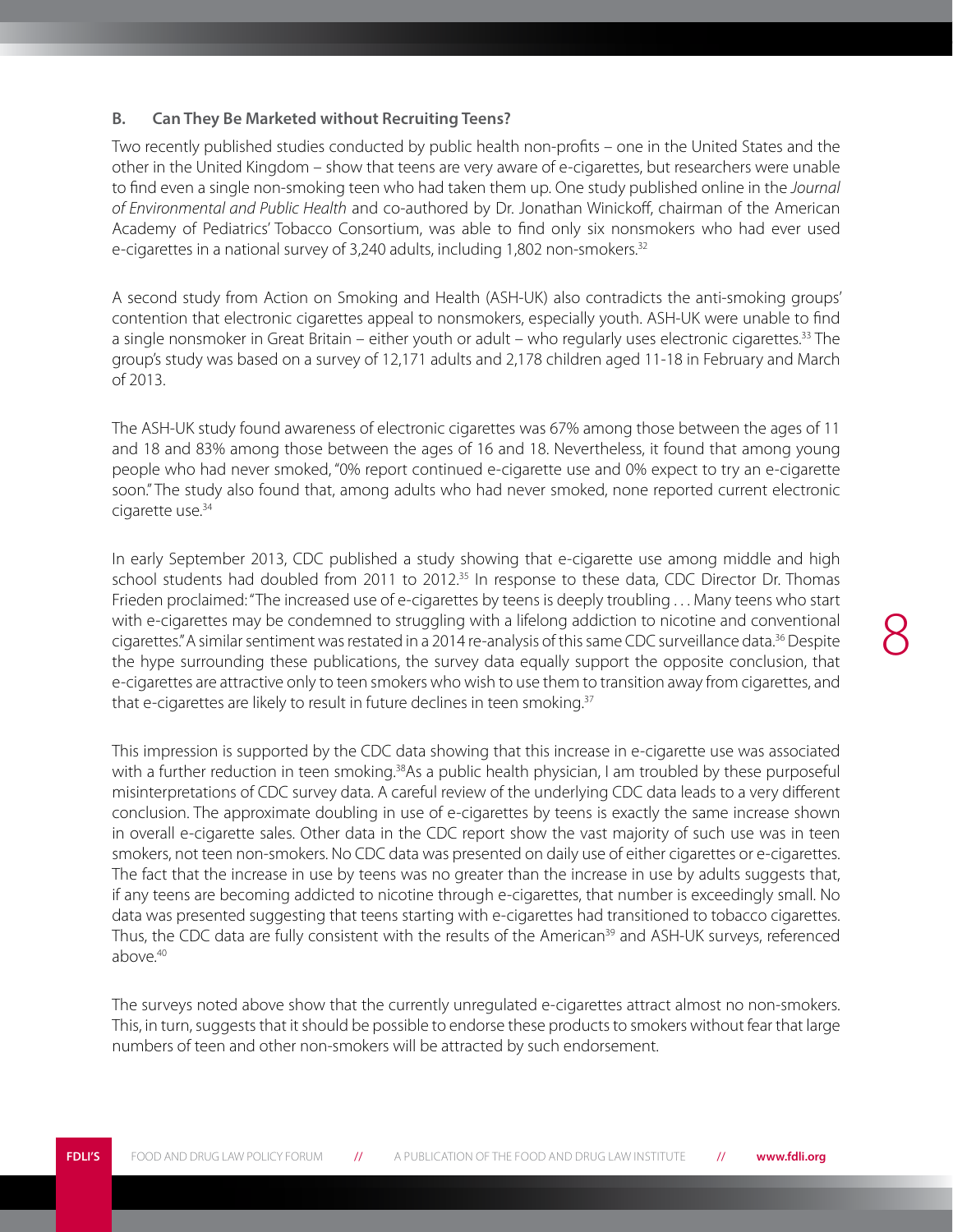#### <span id="page-12-0"></span>**C. Will Their Use Expand or Reduce Nicotine Addiction?**

E-cigarettes and other lower-risk products are less addictive than cigarettes. In a well-referenced essay published online in December 2013,<sup>41</sup> Karl Fagerstrom makes a very strong case for a "continuum of dependence" in which cigarettes foster the strongest dependence and NRTs the least, with smokeless products and e-cigarettes in-between. Among the elements affecting the strength of dependence are the other chemical substances in cigarette smoke, habituation to the cigarette-handling ritual, and social and psychological factors. In other words, when a smoker switches to a lower-risk product, not only does he or she dramatically reduce future risk of potentially fatal tobacco-attributable illness, he or she also is switching to a product that will be easier to quit than cigarettes. This also means that if and when a teen or other non-smoker experiments with an e-cigarette, he or she is unlikely to continue use or become addicted to it. As another variant of this theme, Lechner et al, in a study of the trajectory of dual use of cigarettes and e-cigarettes, showed decreasing use of cigarettes and decreasing strength of e-cigarettes over time.<sup>42</sup>

#### **D. Proof and Level of Risk**

Perhaps the best way to put all this into perspective is with an analogy: tobacco use can be compared to skydiving.

As previously noted, a lifetime smoker has a 33% to 50% chance of dying from a tobacco-related illness. The risk from the chewing tobacco, snus and other snuff products available on the American market is less than 2% the risk posed by cigarettes, The risks posed by the dissolvable products, e-cigarettes and the NRTs when used in a harm reduction mode promise to be even lower.

Let's consider skydiving. If, for any reason, you decide that you would like to try jumping out of an airplane for fun, the first decision is whether or not to wear a parachute. Sounds like a silly question. Sure, it seems obvious that jumping out of the plane without a parachute carries a 99% or more risk of killing yourself. Using a parachute, while not eliminating all the risk, should eliminate about 99% of the risk. The problem here is that there has never been a controlled clinical trial comparing death rates from people jumping out of planes with and without parachutes. Thus, the safety of a parachute would seem to be unproven.

9

When it comes to e-cigarettes, many in the tobacco-control world will tell you that, since there has never been a clinical trial comparing death rates from cigarettes to death rates from e-cigarettes, their risk profile is unproven. This preferred policy approach is akin to outlawing parachutes for people who are already being forced to jump out of planes. Sure, a 98 percent reduction in risk does not mean risk-free, but it seems good enough to open the sport of sky diving to those willing to take such a risk.

Given the overwhelming, although indirect evidence that e-cigarettes should be able to reduce the risk of potentially fatal tobacco-attributable illness by 98 percent or better,<sup>43</sup> it is more reasonable for the public health community to actively promote tobacco harm reduction with e-cigarettes as a prominent THR modality.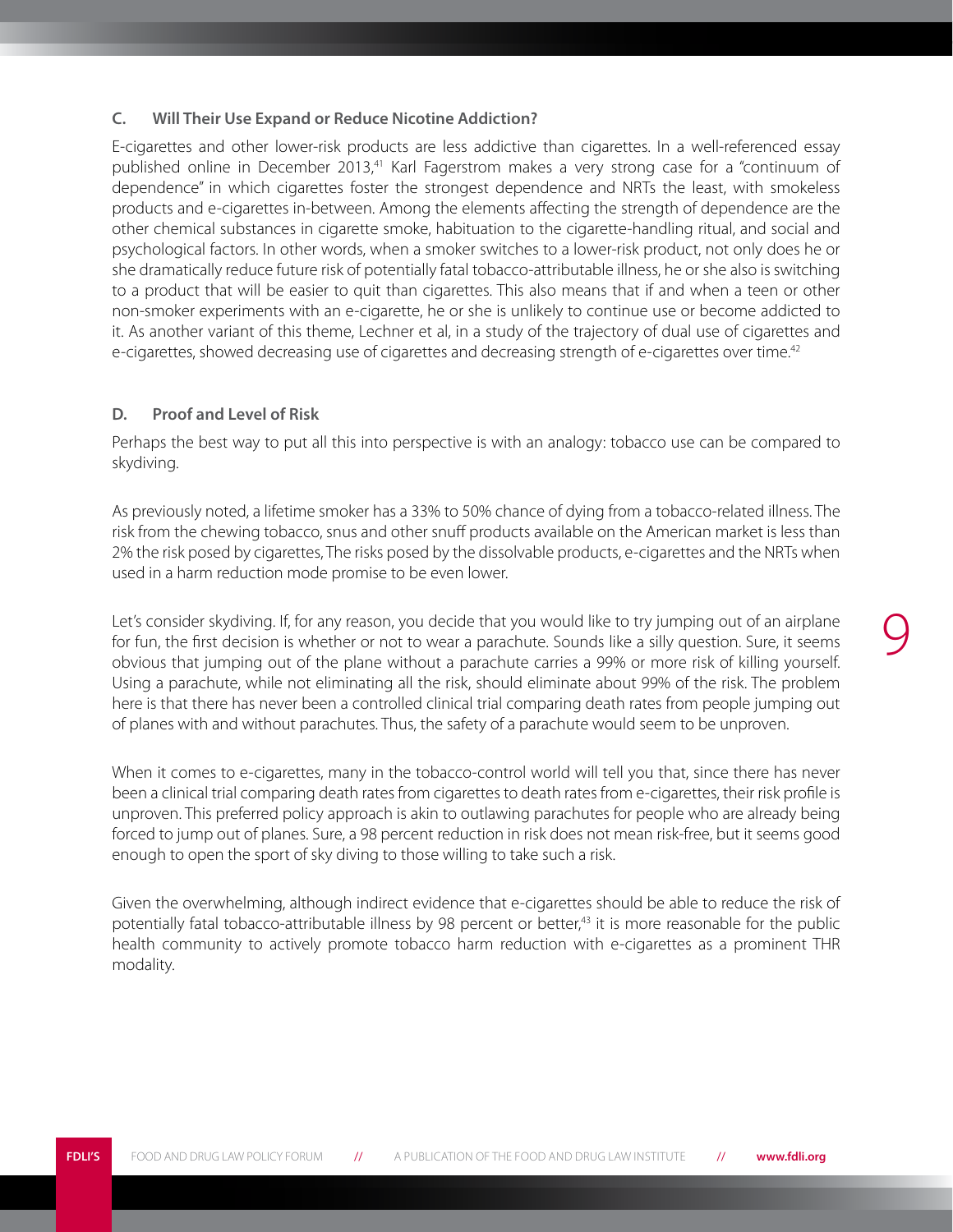#### **V. Impact of Policy Recommendations**

#### <span id="page-13-0"></span>**A. Revise the Goal from "A Tobacco-Free Society" to "A Smoke Free Society"**

The goal of a "tobacco free society" is seen by tobacco control advocates as ruling out any consideration of any use of a non-pharmaceutical nicotine delivery product as a public health initiative. Simply changing this goal to "a smoke-free society virtually free of tobacco-related addiction, illness and death" would open the door to THR and public health benefits not otherwise obtainable with current tobacco control policies.

#### **B. Promulgate Sensible FDA Regulations**

Optimal FDA regulation would involve strict control of quality of manufacture and marketing without threatening the removal of e-cigarettes and related nicotine vapor devices from the market, even on a temporary basis, and without stifling continuing product improvement. This regulatory approach, in turn, will pave the way for adding a THR component to current tobacco control programming. The alternative is most likely to be many years of fruitless litigation during which e-cigarettes and other new and relatively low risk products are neither regulated nor removed from the market.

#### **C. Add a Tobacco Harm Reduction Component to Tobacco Control Programming**

My (JLN) analysis of these issues has brought me to the conclusion that the case in favor of e-cigarettes is so substantial that a THR initiative, using e-cigarettes as a prominent THR modality, is the only feasible policy option that will enable us to substantially reduce tobacco-attributable illness and death in the United States over the next twenty years.

#### **D. Open New Lines of Communication**

Currently, communication between the public health community and the tobacco industry only occurs in the context of a highly formalized FDA regulatory process.

Opening informal channels of communication between the tobacco control community and the tobacco and e-cigarette industries is probably the only means by which we can sidestep the lawsuits that will almost certainly occur if the industry sees what it considers to be FDA restrictions on manufacturing and marketing far in excess of what can be justified for protection of the public health. Such informal dialogue could accelerate implementation of a more reasonable FDA regulatory approach.

Another major benefit of such informal communication could be public health/ industry collaboration on the elimination of illicit and contraband products from the marketplace. This is not a trivial issue, since the latest study shows that about 56% of cigarettes now sold in New York City are contraband products imported to avoid the high city and state tax rates.<sup>44</sup>

#### **E. Redevelop Pertinent Federally Sponsored Surveillance Systems**

There are currently multiple, seemingly uncoordinated, tobacco-related surveillance systems run by CDC, the Substance Abuse and Mental Health Services Administration (SAMHSA) and the Bureau of Alcohol and Tobacco. None of these systems track the full range of non-pharmaceutical nicotine delivery products and none track the NRTs (patches, gum, lozenges and inhalers). None have the capacity to assess the impact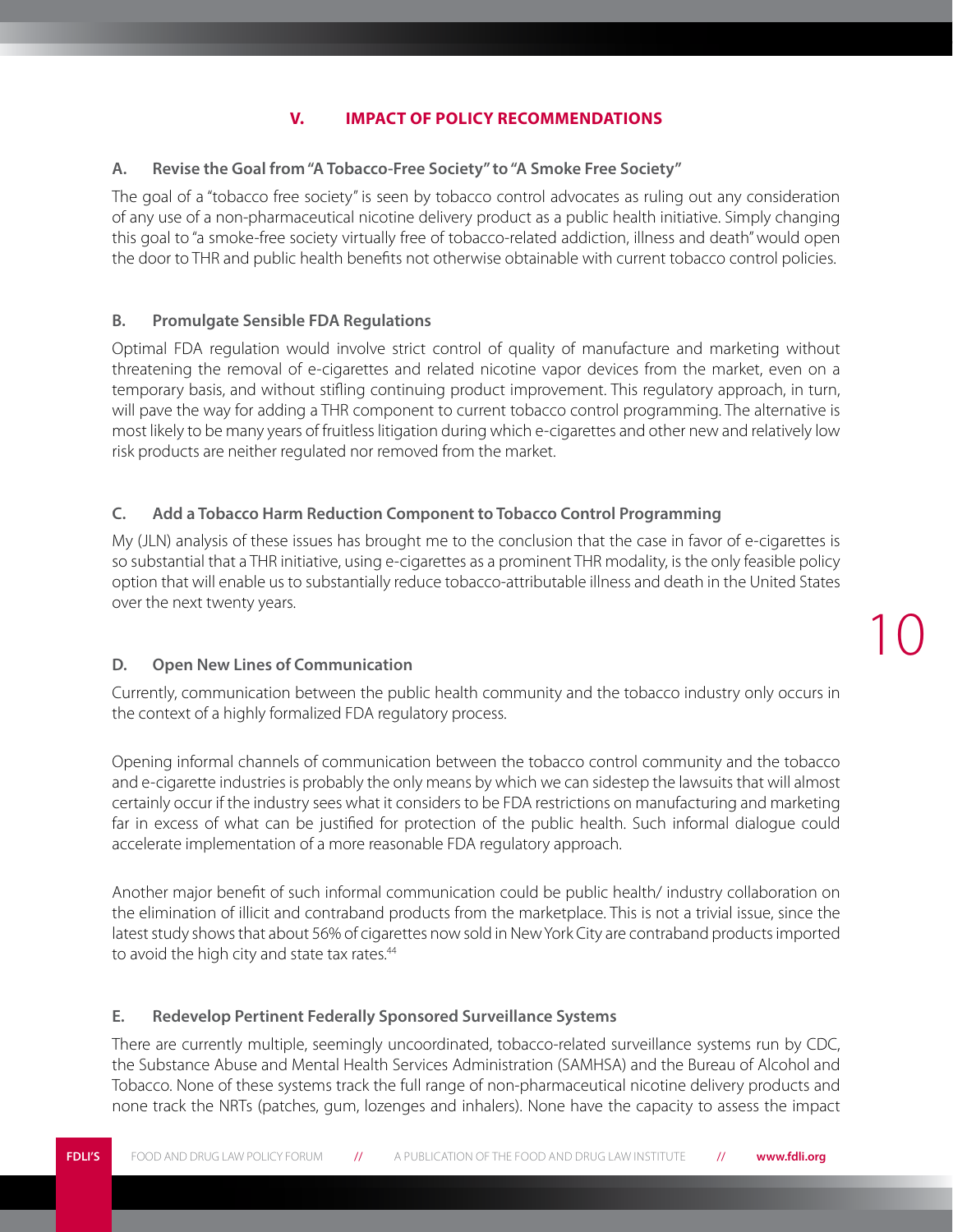<span id="page-14-0"></span>of educational or regulatory initiatives to influence rates of purchase and use. None have the capacity to differentiate experimentation from continuing use of a product. More information is also needed with regard to behavioral determinants of nicotine use and the health impacts of specific products on high risk and high use communities such as high school dropouts, LGBTs (lesbian, gay, bisexual, and transsexual), minority and indigent populations.

A better set of surveillance systems would fill in data gaps that cannot be addressed in an ongoing way by any other means. It would also give FDA, CDC, and others in the tobacco control community an improved capacity for mid-course correction when disturbing trends are detected.

#### **VI. Conclusion**

E-cigarettes should be promoted to smokers who are unable or unwilling to quit so they can secure the nicotine they crave at less than two percent of the risk posed by tobacco cigarettes. The risk of renormalizing smoking is minimal. Since it will take at least two years and possibly as long as ten years for FDA to implement manufacturing and marketing standards for e-cigarettes, public health authorities need to consider how best to manage both e-cigarettes and related issues on an interim basis. This interim period would be an excellent time to explore steps that could be taken to remove illicit and contraband products from the American market and to promote informal dialogue between the public health community and the tobacco and e-cigarette industries for the purpose of optimizing both FDA regulations and overall tobacco control policy.

#### **Endnotes**

1. Centers for Disease Control and Prevention, 2013, 1/August, *Tobacco-Related Mortality*, in CDC Fact Sheet-Tobacco Related Mortality Smoking and Tobacco Use <<http://www.cdc. gov/tobacco/data\_statistics/fact\_sheets/health\_effects/tobacco\_related\_mortality/index. htm>>. Office of the Surgeon General U. The health consequences of smoking - 50 years of progress, 2014.

11

- 2. Office of the Surgeon General U. The health consequences of smoking 50 years of progress, 2014.
- 3. *Id*.
- 4. *Id*.
- 5. *See supra* endnote 1.
- 6. Nutt DJ, Phillips LD, Balfour D, Curran HV, Dockrell M, Joulds J et al. Estimating the harms of nicotine-containing products using the MCDA Approach. Addiction Research 2014 April 3;20:218-25
- 7. Monzer B, Sepetdjian E, Saliba N, Shihadeh A. Charcoal emissions as a source of CO and carcinogenicPAH in mainstream narghile waterpipe smoke. Food Chem Toxicol 2008;46:2991-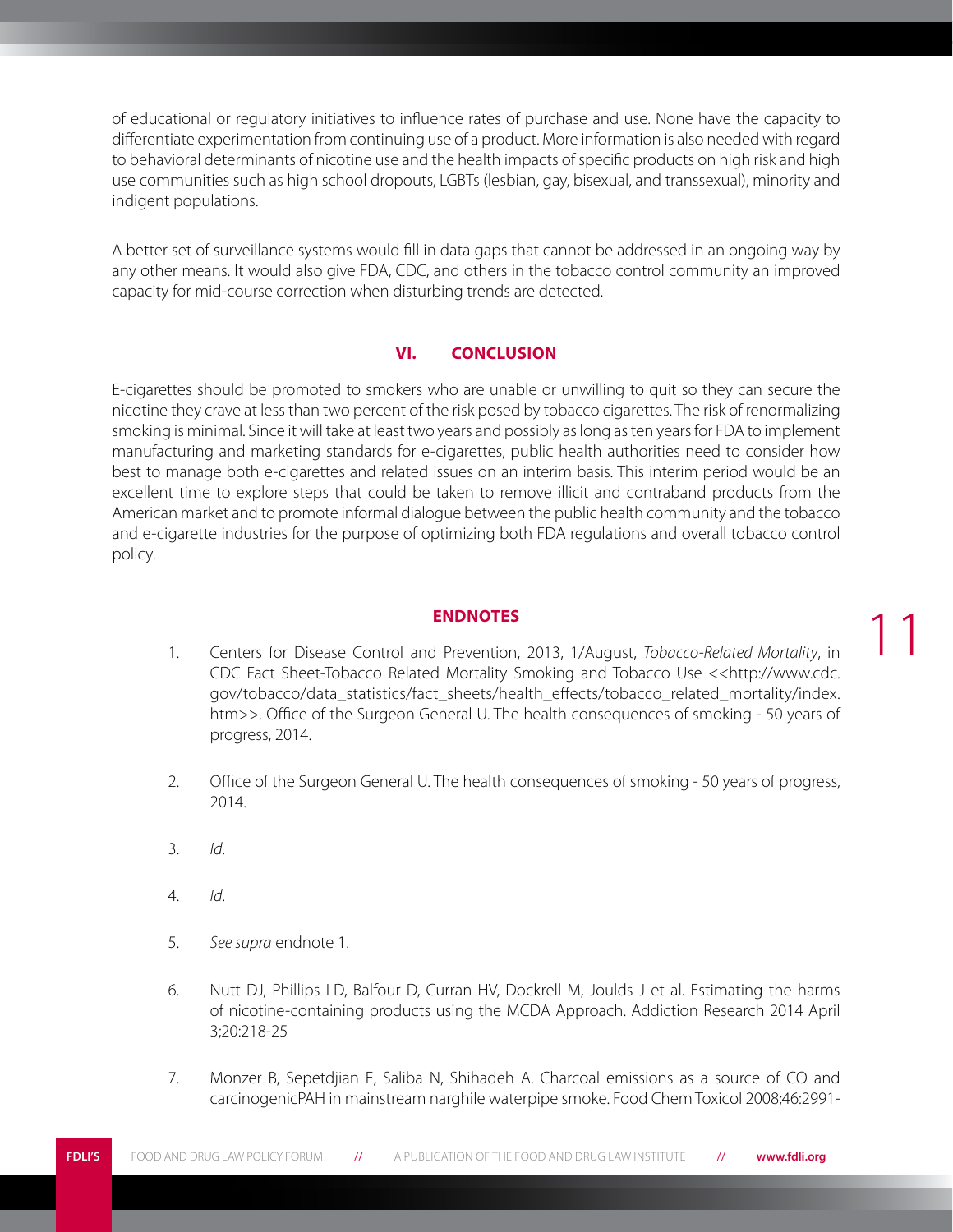*See also* Eisenberg T, Shihadeh A. Waterpipe tobacco and cigarette smoking: Direct comparison of toxicant exposure. Am J Prev Med 2009 December;37(6):518-23.

- 8. Rodu B. The Scientific Foundation for Tobacco Harm Reduction, 2006-2011. Harm Reduction Journal 2011;8(19):8-19. Lee P. Epidemiologic Evidence relating snus to health - an updated review based on recent publications. Harm Reduction Journal 2013 6/Dec;10(36).
- 9. Food and Drug Administration, 2013, 1 April, *Modifications to Labeling of Nicotine Replacement Therapy Products for Over-the-Counter Human Use* <http://www.ofr.gov/OFRUpload/ OFRData/2013-07528\_PI.pdf> (Accessed 2 April 2013).
- 10. *See supra* endnote 6.
- 11. Rodu B. The Scientific Foundation for Tobacco Harm Reduction, 2006-2011. Harm Reduction Journal 2011; 8(19):8-19.
- 12. Kumari V, Postma P. Nicotine use in schizophrenia: The self medication hypotheses. Neuroscience Biobehavioral Reviews 2005;29(6):1021-34. *See* Sacco K, Termine A, Seyal A, Dudas M, Vessicchio J, Krishnan-Sarin S et al. Effects of cigarette smoking on spatial working memory and attentional deficits in schizophrenia: Involvement of nicotinic receptor mechanisms. Arch Gen Psychiatry 2005 Jun;62(6):649-59. Wing V, Bacher I, Sacco K, George T. Neuropsychological performance in patients with schizophrenia and controls as a function of cigarette smoking status. Psychiatry Res 2011 Aug;188(3):320-6. *See* Houezec Jl, 2014, 12 Jan, The Positive Effects of Nicotine <http://nicotinepolicy.net/all-authors/85-jacques-le-houezec/640-the-positiveeffects-of-nicotine> (Accessed January 14, 2014).
- 13. *See supra* endnote 8.
- 14. Kallischnigg G, Wietkunat R, Lee P. Systematic review of the relation between smokeless tobacco and non-neoplastic oral diseases in Europe and the United States. BMC Oral Health 2008 1 May;8(13):1-16.
- 15. Borland R, Cooper J, McNeill A, O'Connor R, Cummings K. Trends in beliefs about the harmfulness and use of stop-smoking medications and smokeless tobacco products among cigarettes smokers: Findings from the ITC four-country survey. Harm Reduction Journal 2011 23/August;8(21). O'Connor R, Hyland A, Giovino G, Fong G, Cummings K. Smoker awareness of and beliefs about supposedly less-harmful tobacco products. Am J Prev Med 2005 Aug; 29(2):85-90.
- 16. Mazurek JM, Syamlal G, King BA, Castellan RM. Smokeless tobacco use among working adults United States, 2005 and 2010. Morbidity and Mortality Weekly Report 2014 6 June;63(22):477- 82.
- 17. Gupta P, Ray C. Smokeless tobacco and health in India and South Asia. Respirology 2003 December;8(4):419-31. Javed F, Chotai M, Mehmood A, Almas K. Oral mucosal disorders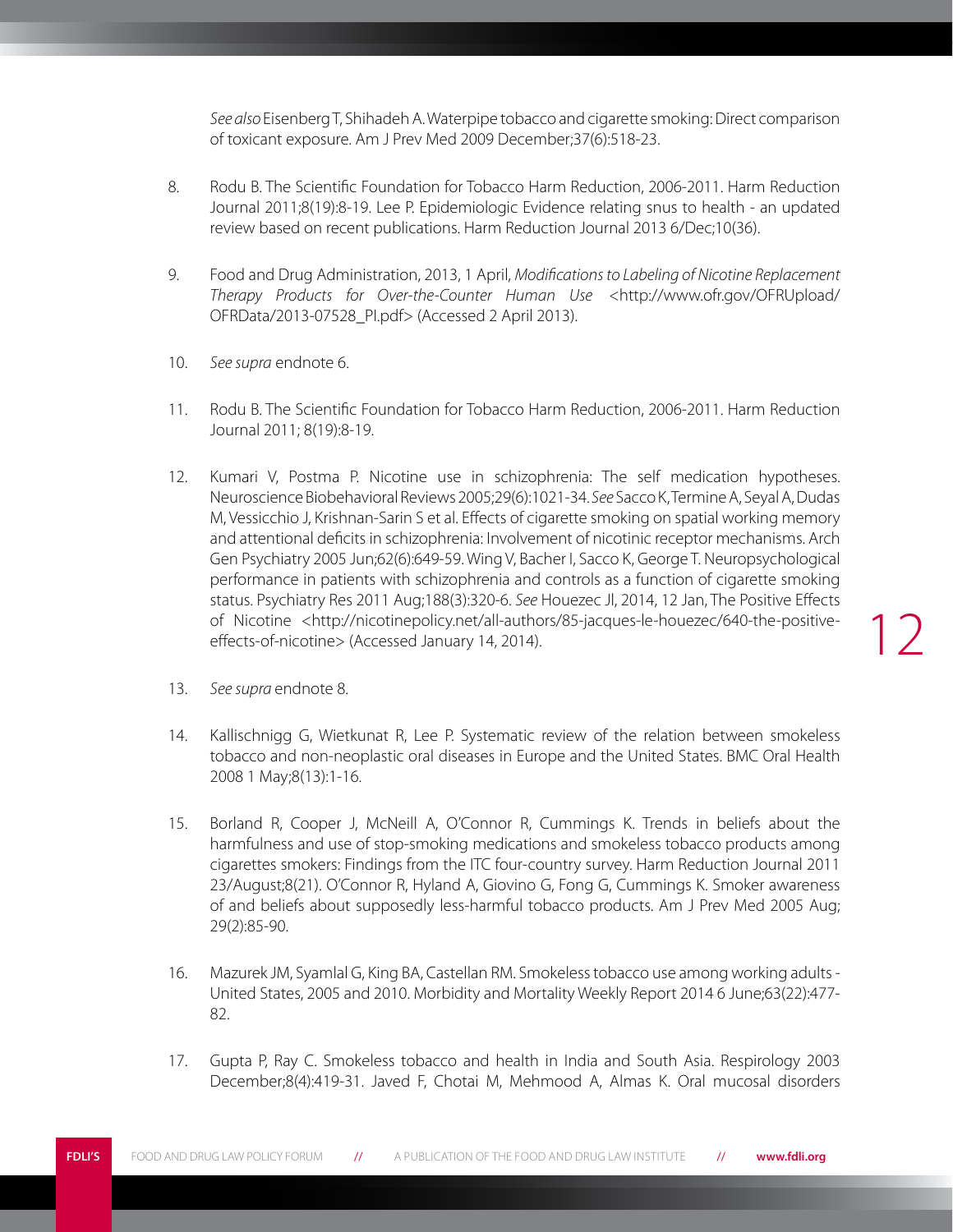associated with habitual gutka usage: A review. Oral Surg Oral Med Oral Pathol Oral Radiol Endod 2010 June;109(6):857-64.

- 18. Leon R, 2010, 14 Jan, *Sottera, Inc, Doing Business as NJOY v. Food & Dryg Administration et al*, Judge Richard Leon's Ruling striking down FDA's e-cig ban as unlawful <https://ecf.dcd. uscourts.gov/cgi-bin/show\_public\_doc?2009cv0771-54 and https://ecf.dcd.uscourts.gov/ cgi-bin/show\_public\_doc?2009cv0771-55> (Accessed January 7, 2014).
- 19. Herzog B. "Tobacco Talk" Survey -- c-stores excited about vapor growth. Equity Research; Wells Fargo Securities 2014 11 June.
- 20. Waxman HA, 2009, *Family Smoking Prevention and Tobacco Control Act. Public Law 111-31, 111th Congress*, text of legislation (Accessed 29 September 2010).
- 21. Food and Drug Administration, 2014, 25 April, *Proposed Rule Deeming Tobacco Products*  to Be Subject to the Federal Food, Drug and Cosmetic Act, as Amended by the Family Smoking *Prevention and Tobacco Control Act; Regulations on the Sale and Distribution of Tobacco Products and Required Warning Statements for Tobacco Products. 21 CFR Parts 1100, 1140 and 1143; Docket No. FDA-2014-N-0189; RIN 0910-AG38. 25* <. <https://www.federalregister.gov/ articles/2014/04/25/2014-09491/deeming-tobacco-products-to-be-subject-to-the-federalfood-drug-and-cosmetic-act-as-amended-by-the>> (Accessed 25 April 2014).
- 22. Nitzkin Joel L, 2010, 7 February, *Citizen Petition (to FDA) to Follow-up July 22, 2009 Press Conference on E-Cigarettes*, in Tobacco Issues, Petition to FDA <<http://www.regulations. gov/#!documentDetail;D=FDA-2010-P-0095-0001> or <http://www.aaphp.org/Tobacco>> (Accessed 7 February 2010). *See also* Nitzkin Joel L, 2010, 7 February, *Citizen Petition (to FDA) to Reclassify E-Cigarettes from "Drug-Device Combination" to "Tobacco Product,"* in Tobacco Issues, Petition to FDA <<http://www.regulations.gov/#!documentDetail;D=FDA-2010-P-0093-0001>; or <http://www.aaphp.org/Tobacco>> (Accessed 7 February 2010).
- 23. Leon R, 2010, 14 Jan, *Sottera, Inc, Doing Business as NJOY v. Food & Dryg Administration et al*, Judge Richard Leon's Ruling striking down FDA's e-cig ban as unlawful <https://ecf.dcd. uscourts.gov/cgi-bin/show\_public\_doc?2009cv0771-54 and https://ecf.dcd.uscourts.gov/ cgi-bin/show\_public\_doc?2009cv0771-55> (Accessed January 7, 2014).
- 24. Pankow J, Watanabe K, Toccalino P, Luo W, Austin D. Calculated Cancer Risks for Conventional and "Potentially Reduced Exposure Product" Cigarettes. Cancer Epidemiol Biomarkers Prev 2007;16(3):584-92.
- 25. American E-Liquid Manufacturing Standards Association, 2014, 14 Jan, *E-Liquid Manufacturing*  Standards, V.1.8 <http://www.aemsa.org/wp-content/uploads/2014/02/AEMSA-Standards\_ Version-1-8.pdf> (Accessed May 27, 2014).
- 26. Apelberg BJ, Onicescu G, Avila-Tang E, Samet JM, 2009, 17 December, *Estimating the Risks and Benefits of Nicotine Replacement Therapy for Smoking Cessation in the United States*. Am J Public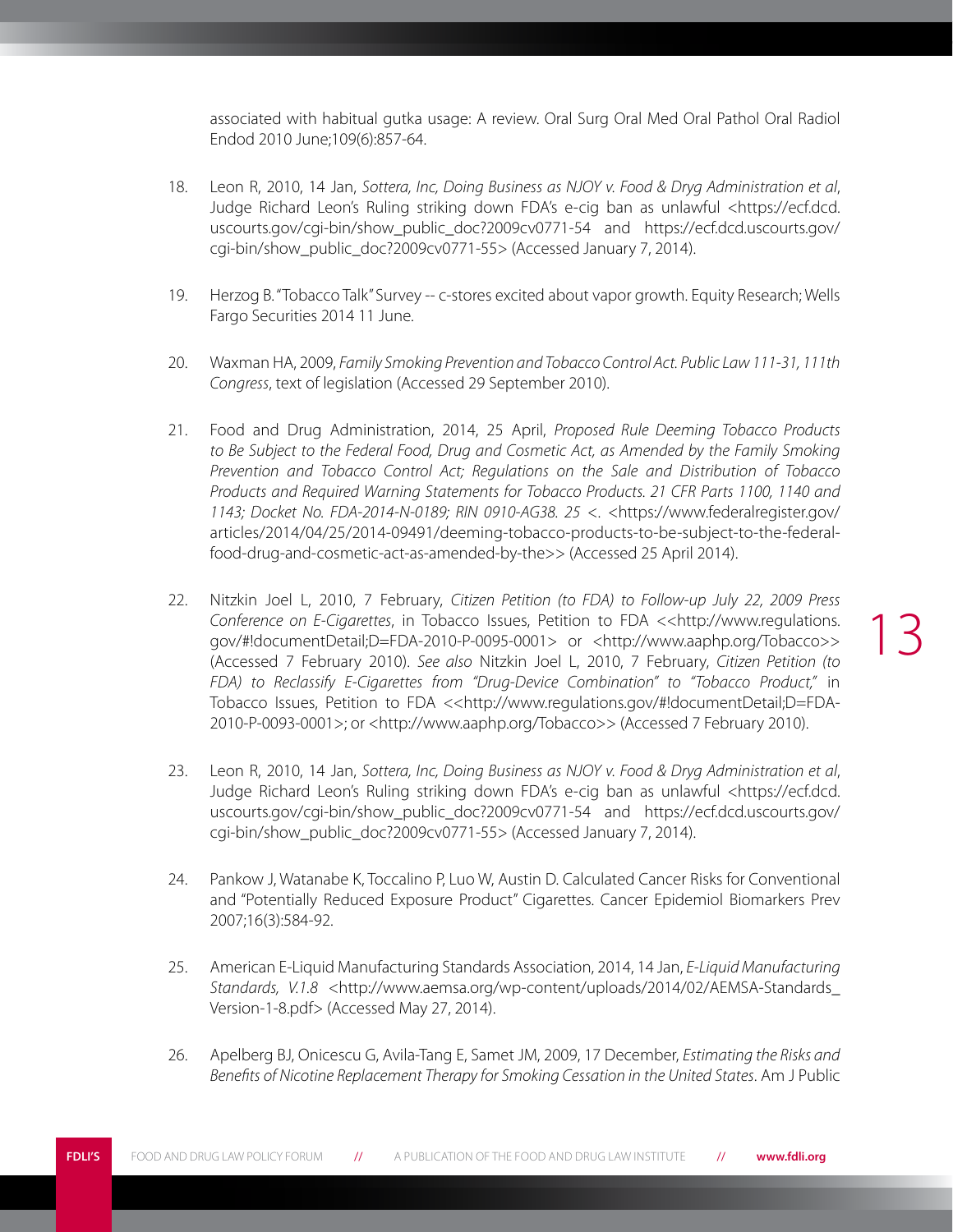Health, published on line ahead of print <http://ajph.aphapublications.org/cgi/doi/10.2105/ AJPH.2008.147223> (Accessed 12 August 2010).

- 27. Moore D, Aveyard P, Connock M, Wang D, Fry-smith A, Barton P, 2009, 2 April, *Effectiveness and Safety of Nicotine Replacement Therapy Assisted Reduction to Stop Smoking: Systematic Review and Meta-Analysis*. Br Med J;338 <http://www.bmj.com/cgi/content/full/338/apr02\_3/ b1024> (Accessed 24 September 2009).
- 28. *Id*.
- 29. Zhu SH, Lee M, Zhuang Y, Garnst A, Wolfson T. Interventions to increase smoking cessation at the population level: How much progress has been made in the last two decades? Tob Control 2012;21:110-8.
- 30. Bullen C, Howe C Laugesen, McRobbie H, Parag V, Williman J, et al. Electronic cigarettes for smoking cessation: A randomised controlled trial. The Lancet 2013;382:1629-37.
- 31. Brown J, Beard E, Kotz D, Michie S, West R. Real-world effectiveness of e-cigarettes when used to aid smoking cessation: A cross-sectional population study. Addiction 2014 May. Siegel M, 2014, 21 May, *New Population-Based Study Reports That e-Cigarettes Outperform NRT for Self-Assisted Smoking Cessation Among Smokers Who Choose These Approaches* < http:// tobaccoanalysis.blogspot.com/2014/05/new-population-based-study-reports-that.html> (Accessed 21 May 2014).
- 32. McMillen R, Maduka J, Winickoff J. Use of emerging tobacco products in the United States. Journal of Environmental Public Health 2012 10/May;2012.

14

- 33. Action on Smoking and Health. ASH fact sheet on the use of e-cigarettes in Great Britain among adults and young people. ASH, UK, 2013.
- 34. *Id*.
- 35. Centers for Disease Control and Prevention, 2013, 06/Sep, *Notes from the Field: Electonic Cigarette Use Among Middle and High School Students -- United States, 2011-2012*. Morbidity and Mortality Weekly Report;62(35) <http://www.cdc.gov/mmwr/preview/mmwrhtml/ mm6235a6.htm> (Accessed 30Nov2013).
- 36. Dutra L, Glantz S. Electronic cigarettes and conventional cigarette use among US adolescents a cross-sectional study. JAMA Pediatrics 2014 06/March:E1-8.
- 37. Siegel M, 2014, 7 Jan, *If Electronic Cigarettes Are a Gateway to Smoking, Then Why Were Youth Smoking Rates at an All-Time Low in 2013?* The Rest of the Story <http://tobaccoanalysis. blogspot.com/2014/01/if-electronic-cigarettes-are-gateway-to.html> (Accessed January 7, 2014). *See also* Siegel M, 2014, 10 March, *Glantz Press Release is Dishonest with Public; Authors Appear to Be Intentionally Lying to Misldead the Media and the Public*. The Rest of the Story <http://tobaccoanalysis.blogspot.com/2014/03/glantz-press-release-isdishonest-with.html>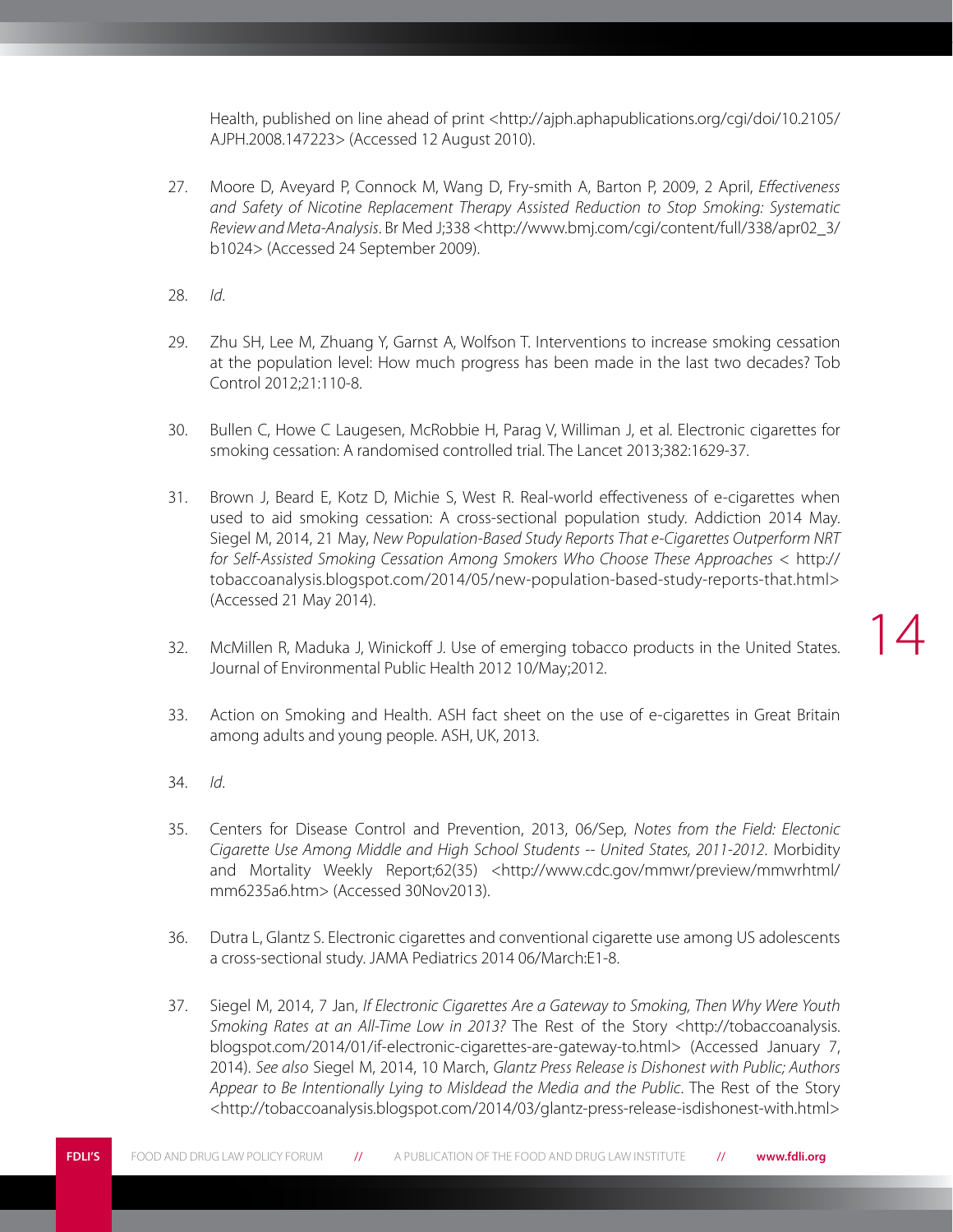<span id="page-18-0"></span>(Accessed March 10, 2014). Phillips C, 2014, 7/March, *Stanton Glantz is Such a Liar That Even the ACS Balks: His Latest Ecig Gateway "Study,"* in Anti-THR Lies and Related Topics <http://antithrlies. com/2014/03/07/stanton-glantz-is-such-a-liar-that-even-the-acs-balks/> (Accessed 7 March 2014).

- 38. *See supra* endnote 35.
- 39. *See supra* endnote 32.
- 40. *See supra* endnote 33.
- 41. Fagerstrom K, 2013, 14/Dec, *Dependence on Tobacco and Nicotine*, in Nicotine Science and Policy <<http://nicotinepolicy.net/karl-fagerstrom/520-dependence-on-tobacco-and-nicotine>> (Accessed 2Jan2014).
- 42. Lechner WV, Tackett AP, Grant D M, Tahirkheli NN, Driskill LM, Wagener TL. Effects of duration of electronic cigarette use. Nicotine & Tobacco Research 2014 13 May. *See also* Siegel M, 2014, 22 May, *New Study of Trajectory of e-Cigarette Use Suggests a Pattern of Decreasing Cigarette and Nicotine Addiction*, in The Rest of The Story < http://tobaccoanalysis.blogspot.com/2014/05/ new-study-of-trajectory-of-e-cigarette.html.> (Accessed May 22, 2014).
- 43. *See supra* endnote 11.
- 44. Davis K, Grimshaw V, Merriman D, Farley M, Chernick H, Coady M et al., 2013, 11/Dec, *Cigarette Trafficking in Five Northeastern US Cities* <http://tobaccocontrol.bmj.com/content/ early/2013/12/11/tobaccocontrol-2013-051244.abstract.html?> (Accessed 31Dec2013).

#### **About the Author**

**Dr. Joel Nitzkin** is a public health physician with a Master's Degree in Public Health and a Doctorate in Public Administration. He is board certified in Preventive Medicine as his medical specialty. He has been a local health director, state health director and president of two national public health organizations.

Since the mid-1990s, Dr. Nitzkin has been in the private practice of public health as a health policy consultant. In this capacity, he has taken on a number of research and teaching assignments for federal, state and local public health agencies; assisted with accreditation of a managed care organization; and done substantial expert witness work related to communicable disease control, quality of health care, and tobacco control.

Beginning in 2007, while serving as co-chair of the Tobacco Control Task Force of the American Association of Public Health Physicians, Dr. Nitzkin played a lead role in exploring policy options for reducing tobaccoattributable illness, death and property damage in the United States. It was that analysis and subsequent follow-up work that drew his attention first to tobacco harm reduction, then to e-cigarettes as the only feasible policy option likely to substantially reduce tobacco-attributable illness and death in the United States over the next 20 years. Since AAPHP did not have the infrastructure or other resources to get this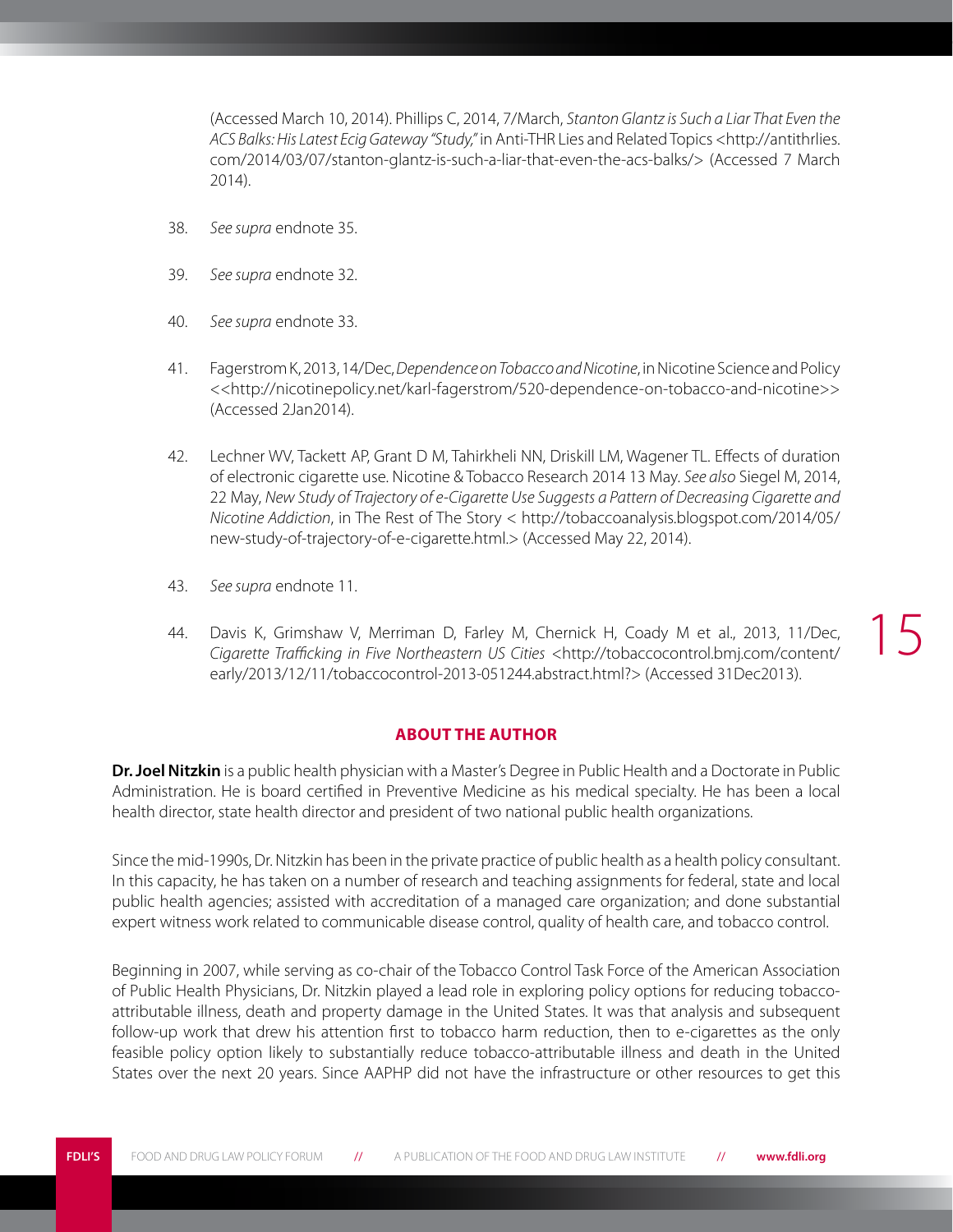message out to state and local legislatures, Dr. Nitzkin sought a neutral sponsor that would be willing to help him play this role.Thus, his affiliation with the R Street Institute.

Dr. Nitzkin has never received financial support from any tobacco, e-cigarette or pharmaceutical enterprise. His affiliation with R Street is based on shared concerns about the direction of federal tobacco policy since adoption of the FDA tobacco law. R Street Institute is a Washington-DC based think tank that respects the role of government in regulating industry to protect health and the environment, but strongly opposes undue governmental interference with market forces. R Street designated tobacco harm reduction as one of their priority issues after FDA attempted to remove e-cigarettes from the market by declaring them to be an unapproved drug-device combination subject to the provisions of the drug law. At the time of his initial affiliation with R Street, R Street had no support from any tobacco industry entity. Since then R Street has secured a modicum of such support, with the understanding that industry representatives would have no role whatever in setting R Street tobacco-related policy and no role with regard to the work done by Dr. Nitzkin or other R Street tobacco policy fellows.

16

\*The views expressed in this paper are entirely those of Dr. Nitzkin. They may or may not reflect position statements formally adopted by AAPHP, R Street or any other organization he is affiliated with.

Additional bibliographic references dealing with THR and e-cigarettes are available on request from Dr. Nitzkin at jln@jln-md.com. A current review of the case in favor of e-cigarettes can be found at http:// www.mdpi.com/1660-4601/11/6/6459. Yet additional materials can be found on the AAPHP web site at http://aaphp.org/Tobacco , and, at the R Street web site at http://www.rstreet.org/tag/tobacco-harmreduction/?author=jnitzkin.